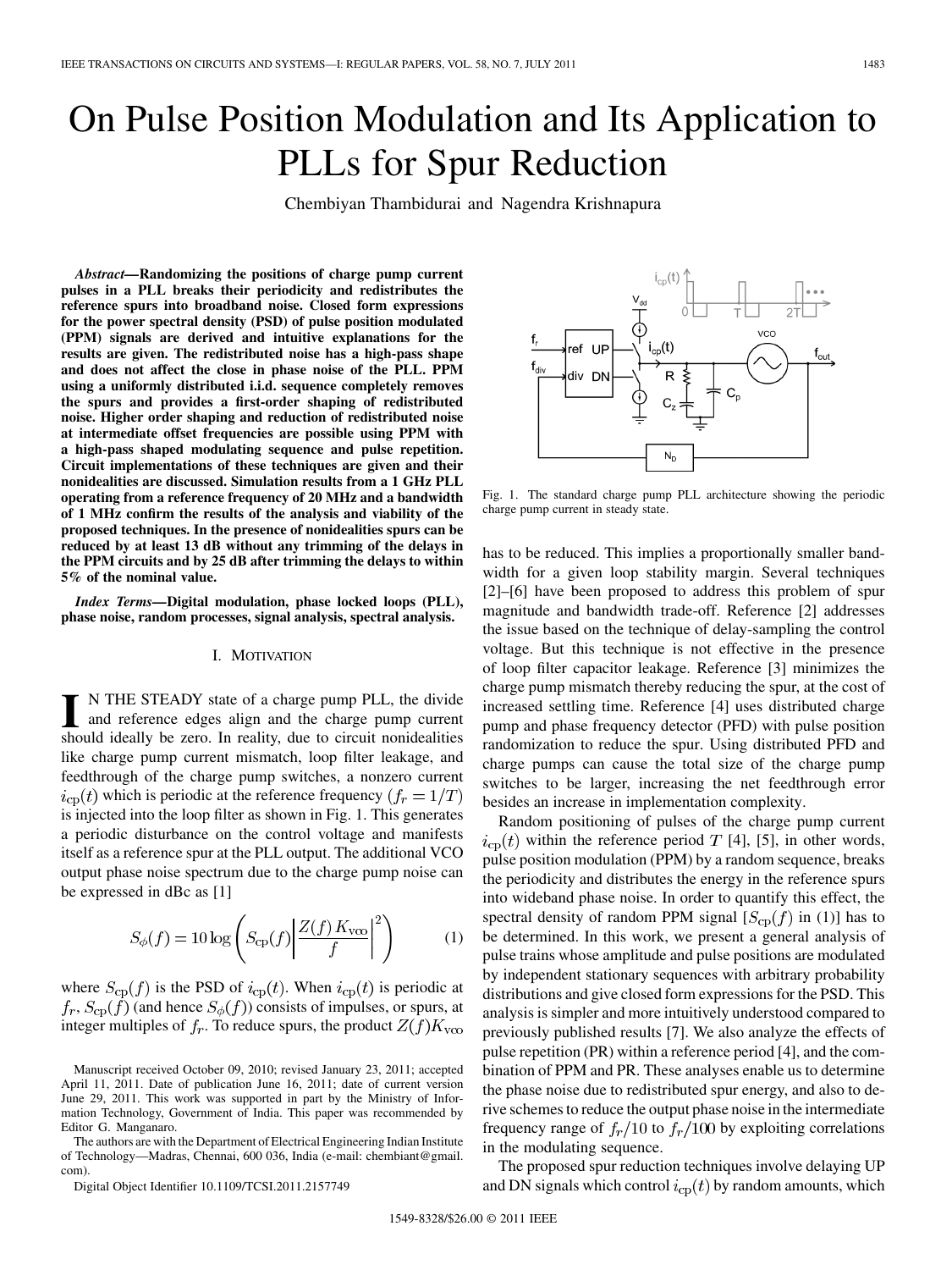can be accomplished using a digital delay line and a MUX controlled by a random sequence [5]. A similar approach also results in a simpler implementation of PR compared to [4]. The proposed implementation is less sensitive to delay line mismatch than when the delay lines are placed before the PFD [4]. Unlike the latter, it requires delaying narrow pulses with a minimum width equal to the reset delay of the PFD. Design trade-offs due to these constraints are analyzed. Modifications to the implementation are suggested for cases when the reset delay is very small.

The mathematical formulation of the problem and analytical expressions are presented in Section II. Section III discusses the application of PPM to address the problem of reference spurs in a charge pump PLL and presents a detailed study of PPM by a uniformly distributed sequence. Section IV discusses the different PPM techniques for spur reduction with their implementation details. Section V addresses the details of the delay line design and alternative implementation methods. Section VI discusses the details of modulating sequence generation. Section VII discusses the simulation results. A detailed analysis of the effect of jitter and random mismatch of the delay line is presented in Section VIII. Section IX presents the conclusions drawn from the work. Appendix I gives the detailed derivation of the PSD of the PPM signals.

## II. MATHEMATICAL FORMULATION

Let  $x_k$  and  $a_k$  be two stationary sequences. Then

$$
x_p(t) = \sum_{k=-\infty}^{\infty} x_k \delta(t - kT)
$$
 (2)

is a pulse amplitude modulated (PAM) signal  $[8]$  of period  $T$ .

$$
r_p(t) = \sum_{k=-\infty}^{\infty} x_k \delta(t - kT - a_k T_d)
$$
 (3)

is a pulse position and amplitude modulated (PPAM) signal whose pulse positions  $a_k T_d$  are modulated by the sequence  $a_k \in$ [0,  $N-1$ ] and pulse amplitudes are modulated by  $x_k$ . The pulse shape  $p(t)$  is assumed to be an impulse for simplicity of expressions. Fig. 2 illustrates PAM and PPAM signals for  $N = 8$  and  $T_d = T/N$ . The signals  $x_p(t)$  and  $r_p(t)$  are cyclostationary random processes [9], when the modulating sequences  $x_k$  and  $a_k$  are stationary. The power spectral density (PSD)  $S_{xp}(f)$  of the PAM signal is given by [8]

$$
S_{xp}(f) = \frac{1}{T} S_x(f). \tag{4}
$$

 $S_x(f)$  is the PSD of the stationary sequence  $x_k$  (with an autocorrelation function  $R_x(k)$  given by  $S_x(f)$ . If the samples of the sequence  $a_k$  are i.i.d., the PSD  $S_{rp}(f)$  of PPAM signal is given by (Appendix I)

$$
S_{rp}(f) = \underbrace{\frac{1}{T}S_x(f)|C(f)|^2}_{\text{Power filtered}} + \underbrace{\frac{R_x(0)}{T}[1 - |C(f)|^2]}_{\text{Power redistributed}} \quad (5)
$$

where

$$
C(f) = \sum_{m=0}^{N-1} P_A(a=m)e^{-j2\pi fmT_d}.
$$
 (6)



Fig. 2. (a) PAM with sequence  $x_k$  (b) Pulse position modulating sequence a (c) PPAM with sequences  $x_k$  and  $a_k$  for  $N = 8$ .

 $P_A(a)$  is the probability mass function of the sequence  $a_k$ .  $C(f)$ is what we call the "pseudofilter."1 It is the characteristic function [8] of the modulating sequence's probability mass function. For any arbitrary pulse shape  $p(t)$  the PSD of the PAM and PPAM signals is obtained by multiplying the above expressions by  $|P(f)|^2$ , where  $P(f)$  is the Fourier transform of the pulse  $p(t)$ . When  $p(t)$  represents the charge pump current, the pulses are much narrower than the reference period  $T$  and have an average value of zero.

Equation (5) shows that the PPAM is equivalent to passing the PAM signal through a filter  $C(f)$  and the power that is filtered out (lost) is redistributed as a continuous wideband noise. The characteristics of the filter and the noise are completely determined by the probability distribution of the randomizing sequence  $a_k$ . Since  $P_A(a = m)$  is positive for all m and  $\sum_{m} P_{A}(a = m) = 1, C(f)$  is a low-pass filter with unity dc gain and the redistributed power has a high-pass shape.

One can intuitively see that, on an average over a large number of clock cycles, the samples of  $x_p(t)$  would have occupied the positions  $mT_d$  within the single interval T, with weights  $P_A(a = m)$ . A scaled summation of the delayed versions of the signal  $x_p(t)$  is nothing but low-pass filtering of the signal.

## III. PPM WITH UNIFORMLY DISTRIBUTED I.I.D. SEQUENCE

Let  $x_i(t)$  be a periodic impulse train of period T,  $x_i(t)$  =  $\sum_k \delta(t - kT)$ .  $x_i(t)$  is a PAM signal with  $x_k$  always equal to 1, hence  $R_x(k) = 1$ . Using (4), the PSD  $S_{xi}(f)$  of  $x_i(t)$  is given by

$$
S_{xi}(f) = \frac{1}{T} \sum_{k} e^{-j2\pi f kT} = \frac{1}{T^2} \sum_{k} \delta(f - kf_r). \tag{7}
$$

By virtue of its periodicity, the power of the signal is concentrated only at the harmonics of the fundamental frequency ( $f_r =$  $1/T$ ). Let  $a_k$  be of uniform distribution  $\in [0, N-1]$  and  $T_d =$ 

<sup>&</sup>lt;sup>1</sup>Since it is not an actual filter.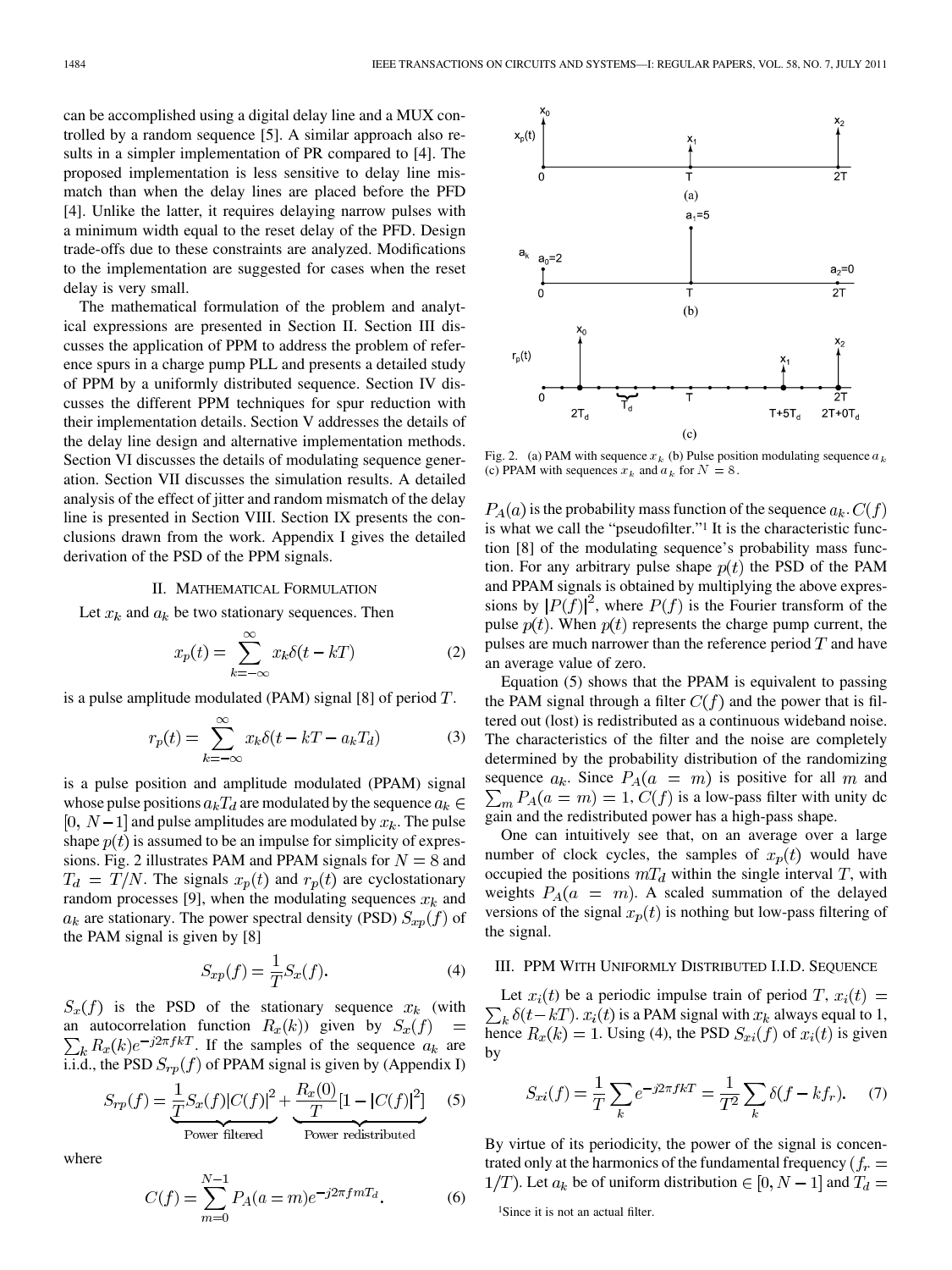$T/N$ . Using (5), the PSD  $S_r(f)$  of the resulting N-PPM (N represents the number of pulse positions of the PPM signal) signal  $r(t)$  can be computed to be

$$
S_r(f) = \frac{1}{T^2} \sum_{k=-\infty}^{\infty} \delta(f - kf_r) |C_N(f)|^2 + \frac{1}{T} \left[ 1 - |C_N(f)|^2 \right].
$$
\n(8)

Since  $P(a_k) = 1/N$ , the squared magnitude of the associated pseudofilter  $C_N(f)$  from (6) is given by

$$
|C_N(f)|^2 = \left|\frac{1}{N}\sum_{l=0}^{N-1} e^{-j2\pi f lT/N}\right|^2 = \left(\frac{\sin(\pi f T)}{N\sin\left(\frac{\pi f T}{N}\right)}\right)^2.
$$
\n(9)

 $C_N(f)$  is a moving average filter of length N with nulls at  $kf_r$ where  $k \in [1, N-1]$ . Thus, the spectrum of N-PPM reduces to

$$
S_r(f) = \frac{1}{T^2} \sum_{k=-\infty}^{\infty} \delta(f - kNf_r) + \frac{1}{T} \left[ 1 - |C_N(f)|^2 \right]. \tag{10}
$$

Comparing (10) to (7) we can see that the  $N$ -PPM signal contains spurs at the harmonics of  $Nf<sub>r</sub>$  and the harmonics in  $[f_r, (N-1)f_r]$  are absent. The second term in (10) is the "redistributed noise"  $S_{sn}(f)$ 

$$
S_{sn}(f) = \frac{1}{T} \left[ 1 - |C_N(f)|^2 \right].
$$
 (11)

It can easily be shown that power lost in the harmonics in  $[f_r, (N-1)f_r]$  is equal to the power in the "redistributed" noise" in  $[0, Nf_r]$ . Randomizing the impulse positions by a uniformly distributed sequence  $a_k$  is equivalent to passing it through a moving average filter. The harmonics in the interval  $[f_r, (N-1)f_r]$  are eliminated and spread as "redistributed" noise"  $S_{sn}(f)$ . Fig. 3 shows the simulated spectrum of the periodic signal and the 8-PPM signal. From the figure we can see that the harmonics in  $[f_r, 7f_r]$  are eliminated and spread as noise. The simulated spectral density is coincident with the shape of redistributed noise given by (10). To illustrate the filtering nature of PPM, Fig. 3 also shows the spectrum of the 8-PPM signal overlaid with the associated pseudofilter. We can clearly see the absence of harmonics occurring at the zeroes of the pseudofilter.

 $C<sub>N</sub>(f)$  is a moving average low-pass filter. A moving average filter is a first-order shaped low-pass filter and hence the redistributed noise has a first-order high-pass characteristic. We can easily verify that for  $(N = 2)$ ,  $S_{sn}(f) = (1/T)\sin^2(\pi fT/2)$ , which is a first-order high-pass filter. The shape is similar at low frequencies for any  $N$ . Thus, the PPM technique when applied to a PLL does not affect the close-in phase noise or long term jitter of the PLL.

#### *A. Sensitivity to Delay Variations*

The analysis above revealed that increasing  $N$  does not increase the noise shaping at low frequencies but eliminates reference spurs up to  $Nf_r$ . But increasing N increases the implementation complexity of the PLL with randomization. Usually eliminating the spurs from the first few harmonics of reference frequency is sufficient as the spurs far away are well rejected by the low-pass characteristic of the PLL loop filter itself. So in



Fig. 3. The spectrum of the unmodulated impulse train and the spectrum of the 8-PPM signal overlaid with the associated pseudofilter (PSD computed with a resolution binwidth of  $f_r/512$ ).



Fig. 4. Sensitivity to delay variations.

order to choose  $N$ , we consider the sensitivity to delay variations as a measure of performance.

The delays  $(T_d)$  are implemented using inverters and are thus prone to systematic variations due to process and temperature. In that case  $T_d \neq T/N$  and the pseudofilter is given by

$$
|C_N(f)|^2 = \left(\frac{\sin(N\pi f T_d)}{N\sin(\pi f T_d)}\right)^2.
$$
 (12)

Equation (12) shows that the zeroes of the filter occur at frequencies  $f_z = k/NT_d$ , where k is an integer and  $k \neq 0, N, 2N \cdots$ . When  $T_d \neq T/N$ , the zeroes of the filter do not occur at multiples of  $f_r$  and reference spurs appear at the output. Fig. 4 shows the spur rejection when the delay  $T_d$  varies from the nominal value of  $T/N$ . As N increases, the sensitivity to delay variations improves up to  $N = 8$ . Beyond that the improvement becomes marginal and therefore we chose  $N = 8$  for simulations in the implemented PLL.

In the absence of any delay tuning mechanisms, the delays are prone to large variations  $(\pm 40\%)$ , hence the spur rejection degrades severely especially for lower values of delays  $T_d$  <  $T/N$  as seen from the figure (6 dB for  $-40\%$  variation). So to avoid this problem one can choose a skewed nominal delay such that  $T_d \approx 1.3T/N$ . As seen from the figure, even for  $\pm 40\%$ variations in the skewed delay the spur rejection is at least 13 dB as opposed to 6 dB for the nominal delay. Addition of delay trimming mechanisms for process and temperature variations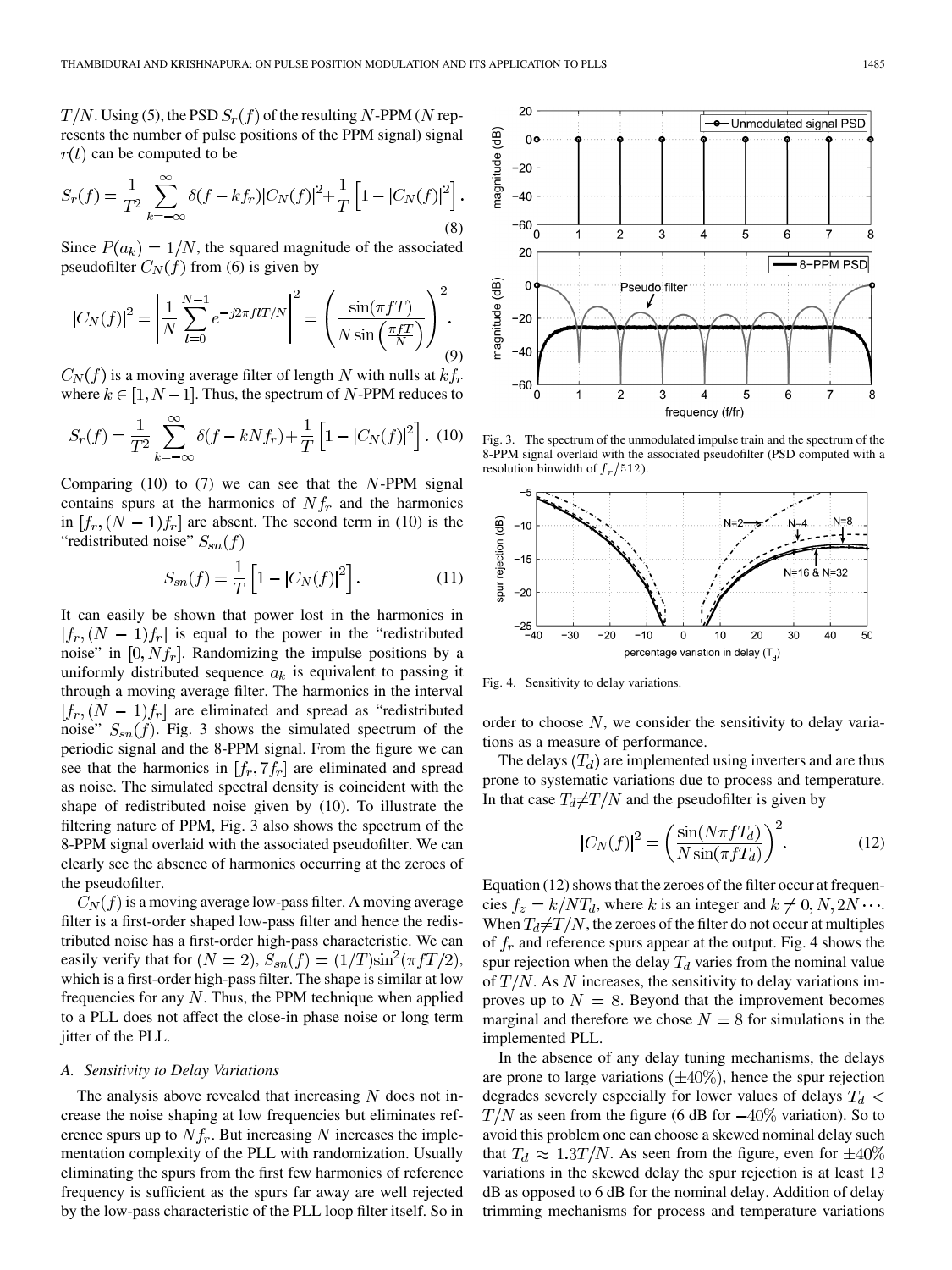

Fig. 5. (i) The modified PLL architecture with pulse position modulator/pulse repeater shown at block level. (ii) Illustrative waveforms of charge pump current before and after applying the techniques. (a) Standard PLL. (b) PPM. (c) Pulse repetition (PR). (d) PPM+PR.



Fig. 6. Implementation of PPM.

can reduce the systematic delay variations to  $\pm 5\%$  resulting in at least 25 dB spur rejection.

## IV. TECHNIQUES FOR SPUR REDUCTION IN A PLL

Fig. 5 shows the modified PLL architecture employing the PPM based techniques at a block level, with the illustrative charge pump current pulses before and after applying the techniques. The details of the different techniques are described with their pros and cons in the remainder of the section.

## *A. Random Pulse Position Modulation (PPM)*

As explained in Section III, PPM of charge pump current pulses removes spurs up to  $Nf_r$  and converts them to wideband noise. To implement the technique the pulse position of the UP/DN signals is modulated based on a random control signal sel $[2:0]$ . Modulating the pulse position can be accomplished by delaying the pulses and choosing one of the 8 delayed versions using an 8:1 MUX based on the control signal as shown in Fig. 6.

## *B. Pulse Repetition (PR)*

Instead of randomizing the pulse positions, we can repeat the pulse N times at intervals of  $T/N$  within a single period, making it appear as a high-frequency  $(Nf_r)$  signal [4]. The charge pump current is reduced by a factor of  $N$  to ensure



Fig. 7. (a) Pulse repeater circuit. (b) Charge delivered per reference cycle versus phase error  $\delta t$  for the standard PLL and N-PR technique.

that the charge delivered by the charge pump per reference cycle remains the same. This is same as passing the current pulse through an N-tap moving average filter  $C<sub>N</sub>(f)$ . The PSD  $S_{pr}(f)$  of the N-PR (N here refers to the number of the repeated pulse positions) signal is

$$
S_{pr}(f) = \frac{1}{T^2} |C_N(f)|^2 \sum_k \delta(f - kf_r)
$$

$$
= \frac{1}{T^2} \sum_k \delta(f - kNf_r).
$$
 (13)

In N-PR, the harmonics in  $[f_r, (N-1)f_r]$  are filtered out and unlike  $N$ -PPM there is no additional redistributed noise.

In [4]  $N$  scaled charge pumps are driven by delayed UP/DN pulses generated by a distributed PFD. This method of implementation increases the complexity as the number of charge pump cells and PFDs increase with  $N$ . A simpler implementation would be to drive a single scaled charge pump with a repeated UP/DN pulse, generated by passing  $N$  delayed versions of the UP/DN pulses through an  $N$ -input OR gate as shown in Fig. 7(a). For input phase errors smaller than  $T/N$ , the proposed implementation of the  $N$ -PR technique behaves similar to a standard PLL (charge delivered per reference cycle is same for both the cases). For phase errors greater than  $T/N$ , the delayed UP/DN pulses overlap and the output of the OR-gate is always held high leading to gain saturation (charge delivered remains constant for errors  $\fracgt{T}{N}$  as shown in Fig. 7(b), which increases the settling time of the PLL. In order not to affect the settling behaviour of the PLL, pulse repetition needs to be deactivated and the charge pump current scaled up by a factor  $N$ when the PLL is out of lock.

# *C. Pulse Position Modulation With Pulse Repetition (PPM+PR)*

Since PR removes the reference harmonics without redistributing it as noise, it may seem more attractive than random PPM. However, when the charge pump current is small (of the order of few microamperes), dividing the current further by  *may not be possible due to the restrictions imposed by the* charge pump mismatch and leakage currents. Also charge pump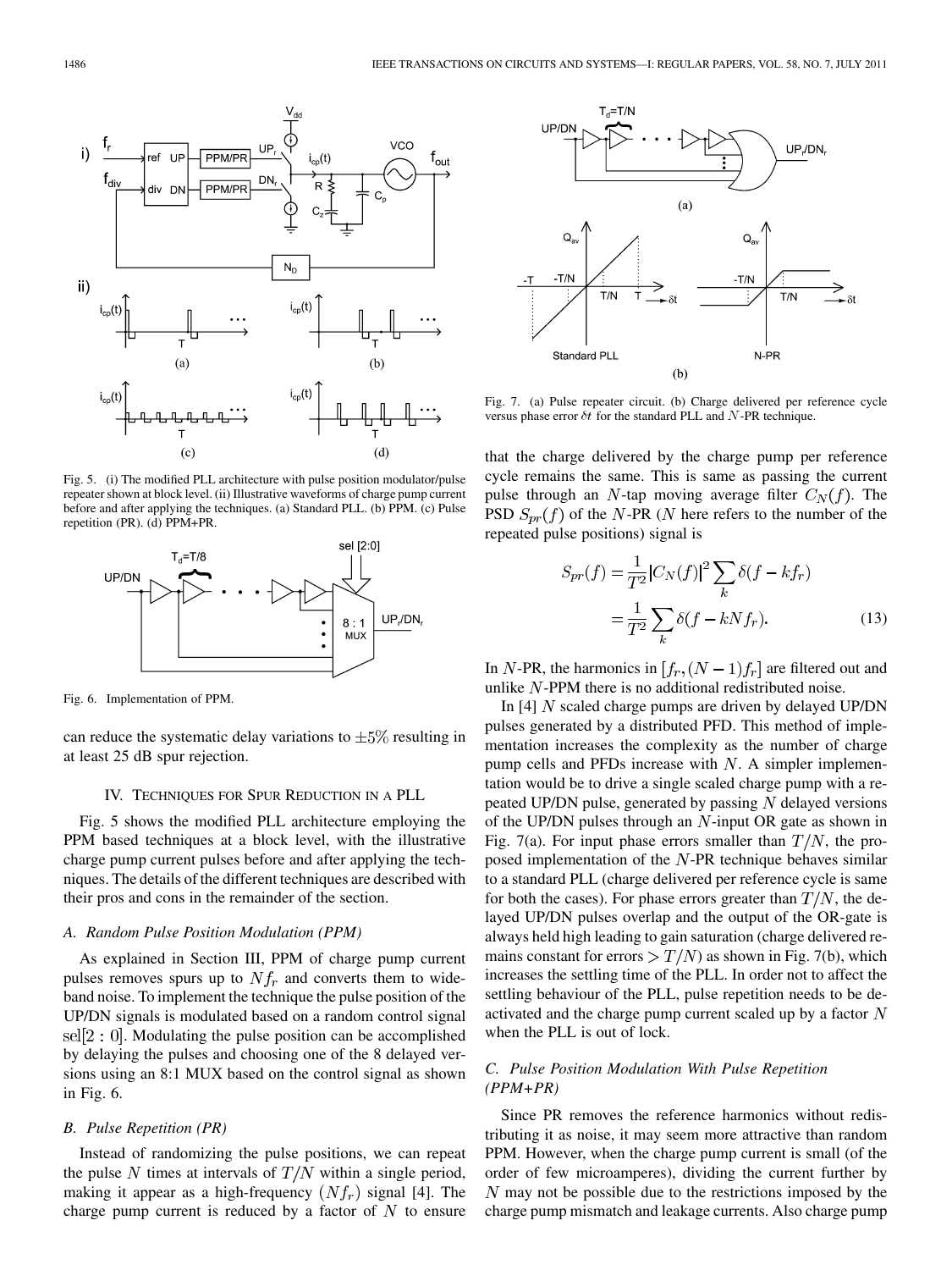

Fig. 8. (a) The UP pulse before and after applying the technique. (b) Implementation details of combined 4-PPM+2-PR technique.

switch sizes and mismatch may not scale with the charge pump currents, leading to an increase in the net error current injected into the loop filter due to nonidealities. In that case as both PR and PPM offer the same spur rejection, the PR technique can perform poorly when compared to PPM in the presence of delay variations, since the magnitude of the inherent spur is larger.

A combination of PR and PPM results in a better performance. To achieve the same spur rejection of 8-PPM and 8-PR, we apply 4-PPM in conjunction with 2-PR, by passing the pulse through a 2-tap moving average filter  $C_2(f)$  given by  $C_2(f)$  =  $(1 + e^{-j\pi fT})/2$  and then randomizing the filtered pulse positions to four values spaced  $T/8$  seconds apart (this ensures that all the 8 pulse positions are occupied). Fig. 8(a) shows the UP/DN pulses before randomization and the possible positions occupied after applying the technique. The spectrum of the resulting signal is<sup>2</sup>

$$
\frac{1}{T^2} \sum_{k} \delta(f - kf_r) |C(f)|^2 |C_2(f)|^2 + \frac{1}{T} (1 - |C(f)|^2) |C_2(f)|^2
$$

where  $C(f)$  is the pseudofilter associated with the 4-PPM, .  $C_2(f)$  has zeroes at odd harmonics of  $f_r$  and  $C(f)$  has zeroes at even harmonics of  $f_r$ except at multiples of  $8f_r$ . We can easily verify that

$$
C(f) \cdot C_2(f) = \frac{1}{8} \sum_{k=0}^{7} e^{-j\pi f kT/4} = C_8(f) \tag{14}
$$

which is equivalent to an 8-tap moving average filter. The spectrum of the signal reduces to

$$
\frac{1}{T^2} \sum_{k} \delta(f - 8kf_r) + \frac{1}{T} (1 - |C(f)|^2) |C_2(f)|^2.
$$
 (15)

Equation (15) shows that the spur rejection equals that of 8-PPM and 8-PR. The redistributed noise is also lower compared to 8-PPM as it gets filtered by  $C_2(f)$ . One can intuitively see that the current pulse is passed through a 2-tap moving average filter (2-PR), which eliminates the odd harmonics of  $f_r$  and when



Fig. 9. The spectrum of the 8-PPM signal overlaid with the 4-PPM+2-PR signal (PSD computed with a resolution binwidth of  $f_r/512$ ).

4-PPM is applied, the power concentrated in the remaining even harmonics (other than harmonics of  $8f_r$ ) are redistributed as noise. Since the total power in the reference harmonics is reduced after 2-PR, the redistributed noise in the 4-PPM+2-PR is smaller compared to 8-PPM.

Fig. 9 shows the simulated spectrum of the 4-PPM+2-PR signal overlaid with the spectrum of the 8-PPM signal. As expected, the noise with the combined technique is lower compared to 8-PPM. Fig. 8(b) shows the implementation details of the 4-PPM+2-PR technique. The repeated UP/DN pulse is generated by first passing the pulse and a half cycle delayed version of the pulse to a two input OR gate and then pulse positions of the repeated pulse are randomly selected using a 4:1 MUX based on a two bit control word  $\text{sel}[1:0]$ . The implementation complexity is also reduced compared to 8-PPM as the complexity of multiplexer and the logic generating the select signals is now reduced.

### *D. Shaped PPM+PR*

When the magnitude of the spur is high, the redistributed noise is correspondingly high. The noise is then passed through the PLL transfer function which provides high gain for 'midband' frequencies  $(f_r/100 \text{ to } f_r/10)$  inside the bandwidth of the PLL. In cases where the PLL has very low phase noise requirements the redistributed noise may form a lower bound on the noise floor in this region. To resolve this problem the order of noise shaping3 can be increased.

The PSD of the PPM signal when modulated by an i.i.d. sequence  $a_i$ , depends only on the probability distribution of  $a_i$ . When the samples of  $a_i$  are correlated, the resulting spectrum not only depends on its probability distribution but also on its correlation properties. The correlation properties of  $a_i$  can be exploited to control the shape of the redistributed noise. The spectrum of PPM becomes too complex to compute analytically when  $a_i$  is correlated for the general case (for any N). Fortunately it is very easily tractable for  $N = 2$ . The spectrum  $S_{rc}(f)$  of the shaped PPM (SPPM) signal when  $a_i$  takes on binary values (0 and 1) with equal probability ( $p = 0.5$ ), is given by (Appendix I)

$$
S_{rc}(f) = \frac{1}{T^2} |C_2(f)|^2 \sum_{k} \delta(f - kf_r) + \frac{4 \sin^2\left(\frac{\pi f T}{2}\right)}{T} S_a(f)
$$
\n(16)

where  $S_a(f)$  is the PSD of  $a_k$  and  $C_2(f)$  is the associated 2-tap pseudo moving average filter. Equation (16) shows that the redistributed noise depends upon the PSD  $S_a(f)$  of  $a_i$ . Thus, the

3A similar approach albeit for a different purpose is proposed in [10].

<sup>2</sup>The spectrum can be obtained by first deriving the spectrum of the signal for 4-PPM with  $T_d = T/8$  using (10) and then multiplying the resulting spectrum by  $|C_2(f)|^2$  (since 2-PR is equivalent to passing the signal through the filter  $C_2(f)$ ).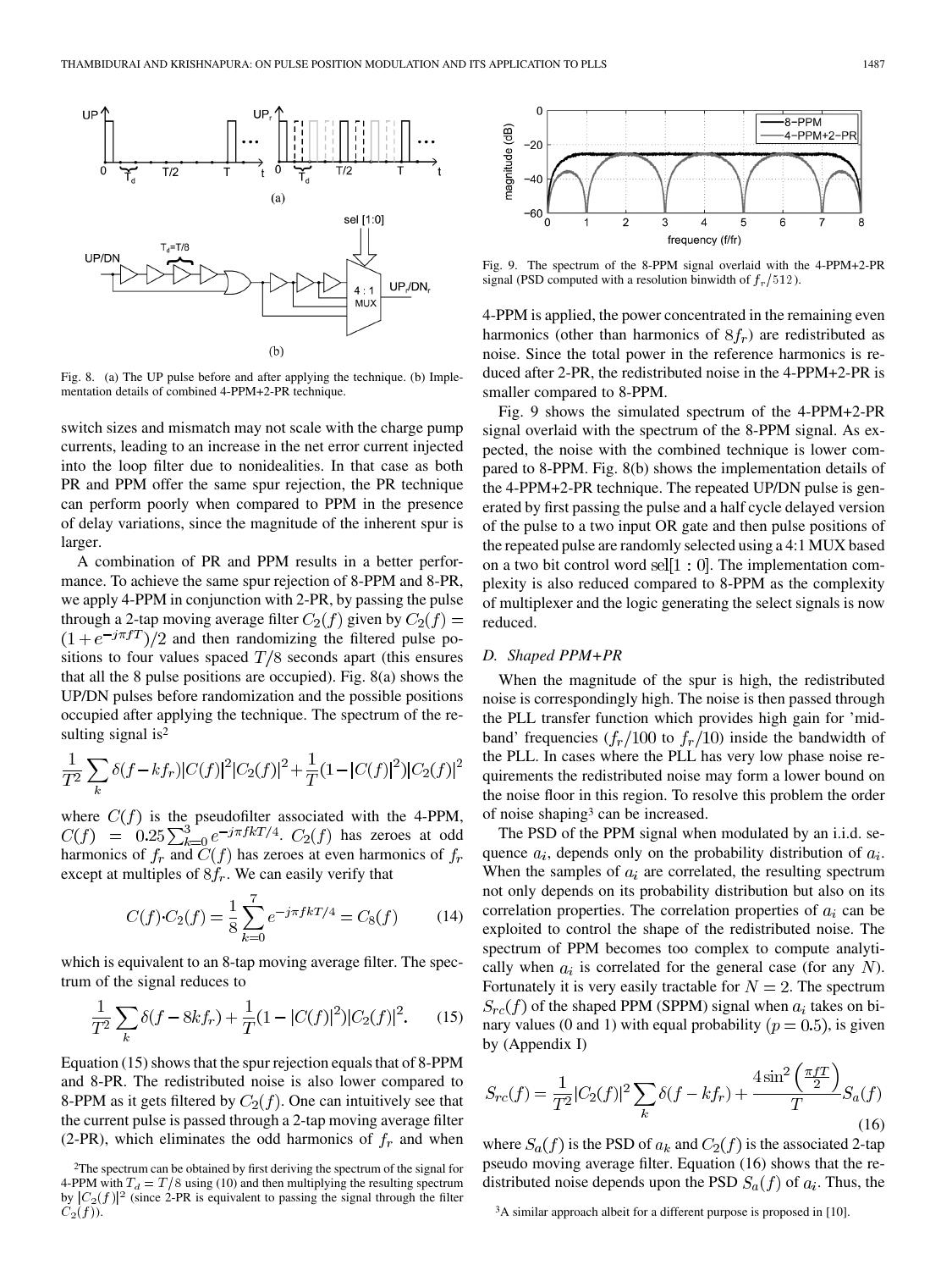redistributed noise can be tailored to shape the noise further to higher frequencies by controlling the PSD of  $a_i$ . If the sequence  $a_i$  has a high-pass spectrum, from (16) the order of the high-pass shaped redistributed noise is  $G + 1$ , where G is the high-pass order of  $S_a(f)$ .

One can realize an  $N$ -SPPM using an  $m$ -bit shaped sequence  $(N = 2<sup>m</sup>)$  generated using m independent one bit shaped sequences<sup>4</sup>.

The shaped PPM will increase the high-frequency noise floor and hence it has to be used in conjunction with PR technique to reduce high-frequency noise. For  $N = 8$ , the two possible combinations are one bit SPPM with 4-PR (2-SPPM+4-PR) and two bit SPPM with 2-PR (4-SPPM+2-PR). Though using a 4-PR technique results in a lower high-frequency noise, it suffers from the aforementioned problems of gain saturation and net increase in spur magnitude in the presence of nonidealities like 8-PR. Hence we go for 4-SPPM+2-PR technique. A 4-SPPM+2-PR technique is the same as 4-PPM+2-PR except that the modulating sequence is a two bit higher order shaped sequence. In the current work we chose a third-order shaped sequence to achieve low midband noise. The two bit shaped sequence was generated by combining two independent third-order shaped one bit sequences (generated as described in later sections). The PSD  $S_a(f)$  of the two bit sequence is

$$
S_a(f) = 5\left|\sin(\pi fT)\sin(2\pi fT)\sin(4\pi fT)\right|^2
$$

The pseudofilter and the 2-tap moving average filter associated with this technique are similar to those in the 4-PPM+2-PR technique. This ensures that the reference spurs up to  $8f_r$  are absent. The redistributed noise however depends on the PSD  $S_a(f)$  of two bit sequence  $a_i$  and the Fourier transform of its squared autocorrelation  $(R_a(i))^2$  (we have not presented the results due to the complexity of the expressions involved). Thus, the noise is not truly third-order shaped due to the additional component in the redistributed noise. Nevertheless it leads to a significant reduction in the noise in the midband frequency range. Fig. 10 shows the spectrum of the 4-SPPM+2-PR overlaid with 8-PPM. The high-frequency noise is lower than the 8-PPM technique for most of the frequencies and peaks at some points which is expected in a shaped PPM. The midband noise is orders of magnitude less due to aggressive noise shaping of the SPPM technique.

The implementation of the 4-SPPM+2-PR is similar to the 4-PPM+2-PR technique as shown in Fig. 8, where the two bit control signal is the shaped two bit random sequence.

#### V. DELAYING NARROW UP/DN PULSES

To obtain a delay of  $T_d$ , we need an infinite bandwidth system with transfer function  $e^{-sT_d}$ . An inverter is a delaying system with a finite bandwidth. This restricts the minimum pulse width that a chain of inverters can delay reliably without attenuating it below the switching threshold. A maximum bandwidth digital delay line can be realised using a long chain of minimum length inverters. In a 0.18  $\mu$ m CMOS process with a 1.8 V



Fig. 10. The spectrum of the 8-PPM signal overlaid with noise shaped 4-SPPM+2-PR signal shown on a log scale for noise comparisons (PSD computed with a resolution binwidth of  $f_r/512$ ).

supply to realize a maximum bandwidth delay line of delay 6.25 ns  $(T_d)$ , the number of minimum length inverters necessary is close to 100 and the average current consumption is 31  $\mu$ A. At the slowest process and temperature corners this chain can pass pulses of width  $> 200$  ps without significant attenuation. This minimum delayable pulse width (MPW) reduces as technology scales down.

In a practical charge pump PLL, to improve the linearity of the PFD/CP and thus avoid the problem of dead zone, a nonzero reset delay of  $T_{\text{rst}}$  seconds is introduced in the PFD reset path depending upon the size of the charge pump switches and tolerable spur level. This ensures that the UP/DN pulses are "on" for at-least  $T_{\text{rst}}$  seconds even when the PLL is in lock condition. The value of  $T_{\text{rst}}$  can be close to a few hundred picoseconds ([3], [11]), well above the minimum delayable pulse width. Based on the value of  $T_{\rm rst}$ , the delay line is designed by varying the length and supply voltage of the inverters used in the delay chain to obtain the desired delay. In cases where the desired  $T_{\rm rst}$  is close to the minimum delayable pulse width, the delay line needs to have a very high bandwidth. Hence a large number of minimum sized inverters are necessary to realize the desired delay. A straightforward approach to reduce the delay line bandwidth (hence its area and power) is to increase the reset delay more than the desired value (making the UP/DN pulses wider). But it leads to a proportional increase in spur level when fed to the charge pump in the presence of charge pump nonidealities [3]. To resolve this problem, the width of the UP/DN pulses is first increased by  $T_x$ before feeding it to the delay line and then reduced by the same amount once it is out of the randomizing blocks, before being fed to the charge pump.

Increasing the UP/DN pulse width by  $T_x$  can be accomplished by increasing the PFD reset delay to  $T_{\text{rst}} + T_x$  and decreasing the pulse width at the output of the randomizing block can be accomplished using a two input AND gate and a delay  $T_x$  as shown in Fig. 11. Thus, the minimum UP/DN pulse width seen by the delay line is  $T_{\text{rst}} + T_x$  and the reset delay pulse width seen by the charge pump is  $T_{\rm rst}$ . Even if  $T_{\rm rst}$  is small,  $T_x$  can be adjusted such that  $T_{\rm rst} + T_x$  is wide enough for it to be transmitted through the delay line without

<sup>4</sup>Extending the results presented in Appendix I, we can readily show that the redistributed noise depends up to  $m<sup>th</sup>$  power of the autocorrelation function for m-bit case. This results in the noise not truly being  $(G + 1)$ <sup>th</sup> order shaped due to the additional terms in the redistributed noise.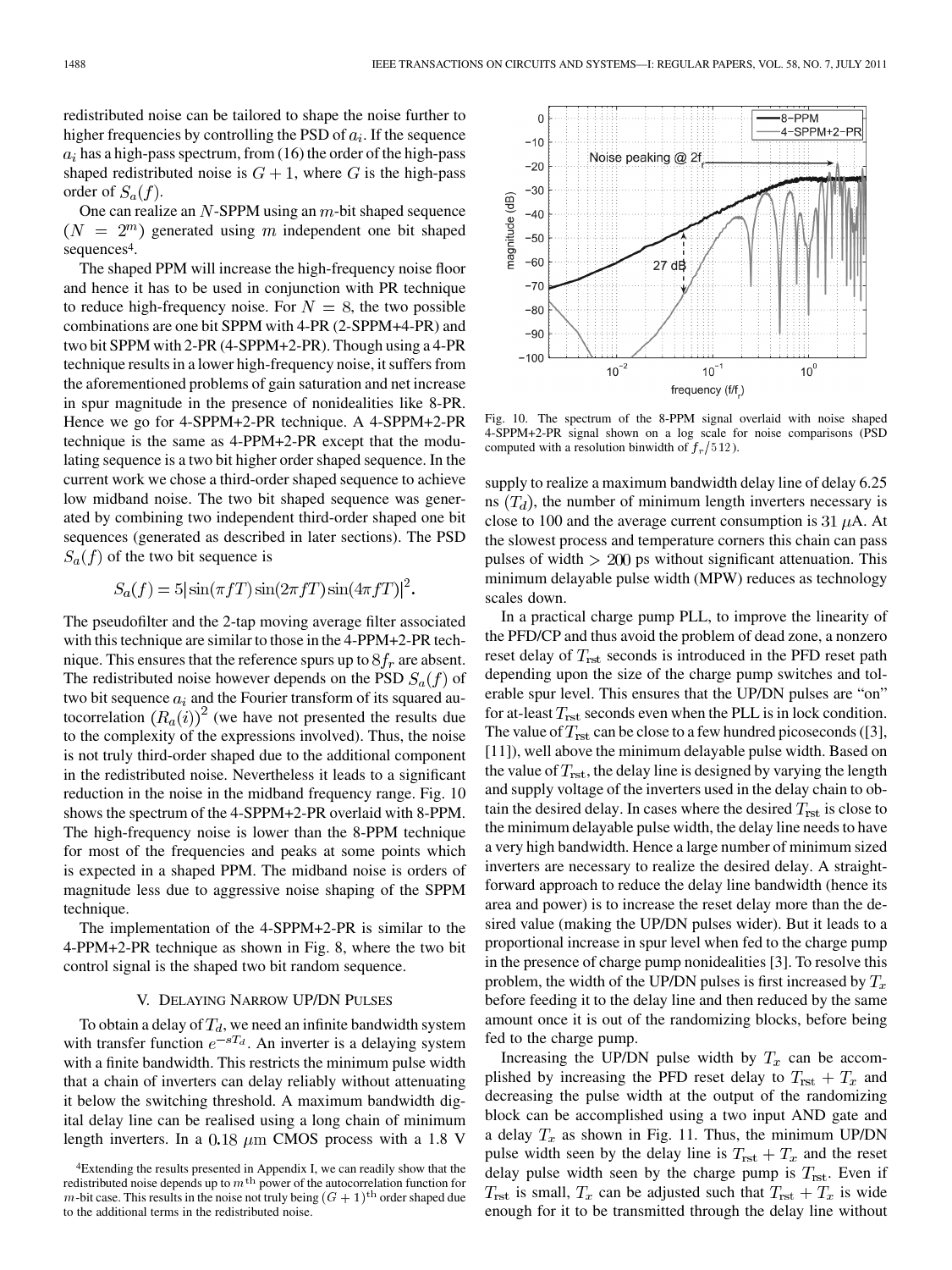

Fig. 11. Implementation of the technique to tackle the narrow pulse problem.

increasing its area and power. For a  $T_{\rm rst}$  of 500 ps, to realize a delay of 6.25 ns in a 0.18  $\mu$ m technology, the number of inverters necessary is close to 60, with their length equal to 0.25  $\mu$ m and an average current consumption of 18  $\mu$ A. Using the aforementioned technique, with  $T_x = 2.5$  ns, the number of inverters necessary to realize the same delay across process and temperature variations is 6, with their length equal to 1.25  $\mu$ m and an average current consumption of 4.3  $\mu$ A. Hence the implementation of the delay cell is made simpler and independent of  $T_{\text{rst}}$ . The implementation techniques presented in Section IV can be used with this minor addition of an AND gate and delay  $T_x$ . In case of PR, the distance between two pulses is  $T_d$  seconds and hence the delayed pulse should not overlap with the next pulse. This restricts  $T_x$  to be  $\langle T_d/2 \rangle$ .

Another approach to implement the PPM/PR techniques is to place the delay line before the PFD [4], where the delay lines are driven by the ref and div signals instead of the UP/DN signals. Circuits for PPM, PR, and PPM+PR with this modified architecture are shown in Fig. 12. In this method the width of the pulses is not a concern as the ref/div signals are much wider than the UP/DN signals and the bandwidth of the delay line can be lower (two inverters with their length equal to 3.3  $\mu$ m is sufficient to realize a delay of 6.25 ns). Though placing the delay line before PFD might seem attractive due to their small area and power dissipation, a detailed comparison between the two methods (discussed in Section VIII) shows that the delay line after PFD has advantages like better delay mismatch insensitivity, reduced implementation complexity, and relatively smaller delay line area (and current consumption) for the same jitter specification, compared to the former method.

## VI. MODULATING SEQUENCE GENERATION

In practice the modulating sequence  $a_i$  is generated using a pseudorandom bit sequence (PRBS) generator. Sequences produced by the PRBS generator are deterministic and periodic [12]. Let  $a_k$  be a uniformly distributed periodic sequence with a period  $M$ . Since the modulating signal is periodic, the PPM signal also exhibits a periodic behaviour with a period  $T_p =$  $MT$ . The PSD  $S_{r,\text{per}}(f)$  of the periodic PPM signal is given by (derived in Appendix I)

$$
S_{r,per}(f) = \frac{1}{T^2} \sum_{k} \delta(f - kNf_r) + \frac{(1 - |C_N(f)|^2)}{MT^2} \sum_{k} \delta\left(f - \frac{kf_r}{M}\right).
$$



Fig. 12. Alternative implementation with delay lines placed before the PFD. (a) PPM. (b) PR. (c) PPM+PR.

The above equation shows that, in a periodic PPM, the noise shaping and the filtering nature of the random PPM are still preserved. But the redistributed noise has only discrete 'frequency slots' (or impulses) over which the noise is spread due to the modulating signal's periodicity (unlike the random case where the noise is spread continuously). This might seem intuitive since the PPM signal is periodic with a period  $T_p$ , its spectrum should have energy concentrated only at the harmonics of  $1/T_p$ . The harmonics of  $f_r$  are also the harmonics of  $1/T_p = f_r/M$ , hence the redistributed noise contains spur at  $kf_r$ , but reduced in magnitude. Since  $C_N(kf_r) = 0$  for  $k \in [1, N - 1]$ , for a N-tap moving average filter, we can compute the strength of the reference spurs  $kf_r$  to be

$$
S_{r,\text{per}}(kf_r) = \frac{1}{MT^2} \delta(f - kf_r). \tag{17}
$$

Comparing the above equation to the spectrum of an unmodulated impulse train, we can see that the strength of the reference harmonics is reduced by a factor  $M$ . So increasing the periodicity reduces the redistributed noise level (by 3 dB for twofold increase in  $M$ ). One can intuitively see that increasing the time period increases the number of frequency slots over which the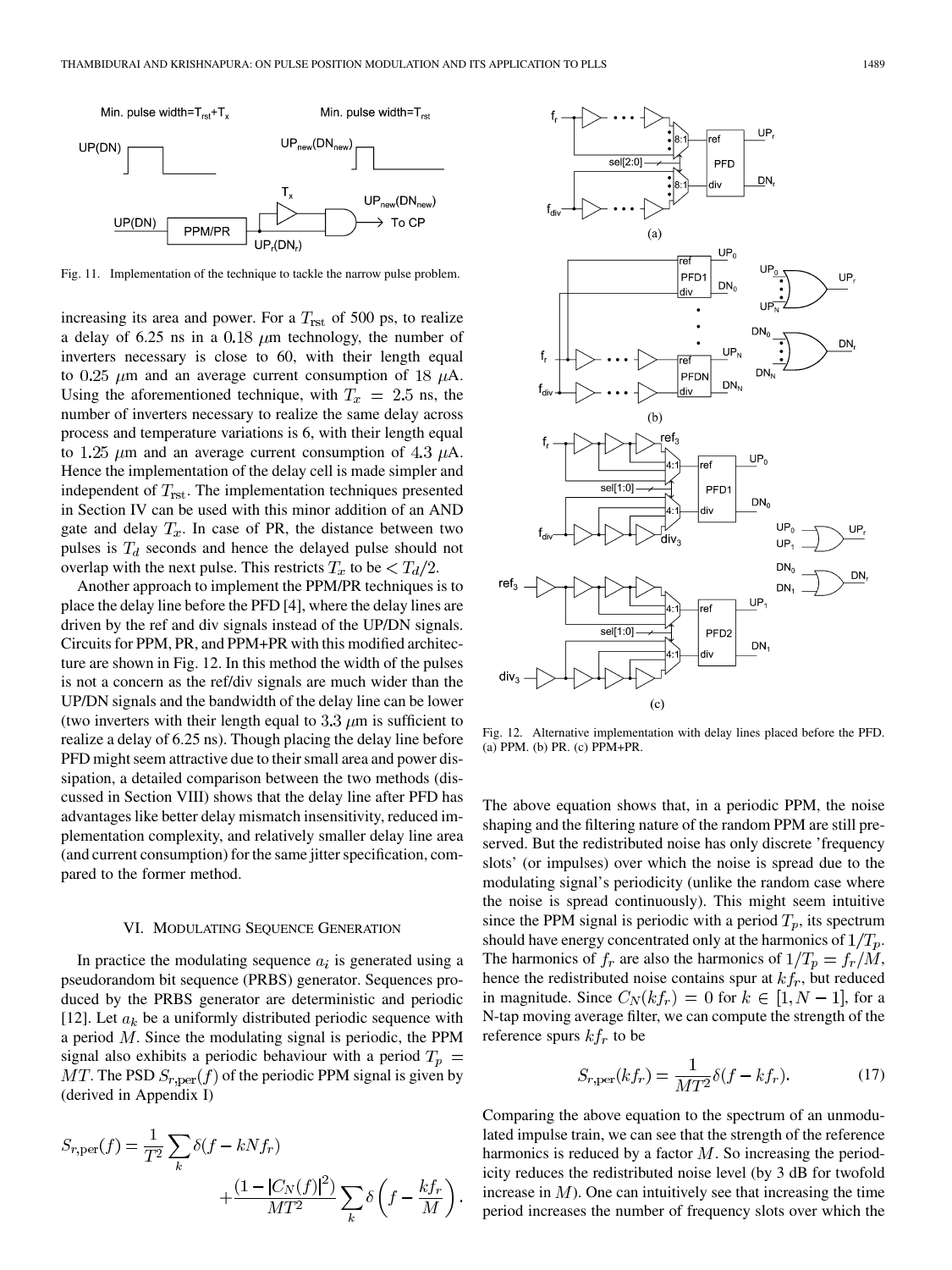

Fig. 13. The spectra of the 8-PPM signal modulated by an uncorrelated (white) data and correlated (low-pass) data shown on log scale for noise comparisons (PSD computed with a resolution binwidth of  $f_r/512$ ).

redistributed power can be spread and hence the noise level goes down.

Linear feedback shift registers (LFSR) are used to generate a PRBS. A sequence  $a[i]$  constructed using the taps of an LFSR will tend to have a uniform distribution if sufficiently long lengths<sup>5</sup> are used (as frequency of ones and zeros in the PRBS sequence will approach 0.5). For an LFSR of length L, the periodicity of the sequence generated is  $M = 2^L - 1$ . Increasing  $L$  increases the period and hence reduces the noise level. Thus, a long LFSR not only ensures uniform distribution but also a lower redistributed noise floor. For an LFSR of length  $15 (M = 2^{15}-1)$ , the spur is reduced by  $10 \log(M) = 45.2$  dB.

A three bit  $(N = 8)$  modulating sequence  $a[i]$  can be generated using three taps of a single LFSR or by taking each bit from three LFSRs with different feedback configurations. In the latter case the sequence generated will have a "white" spectrum as the samples of the sequence appear uncorrelated to each other. But the implementation complexity is increased as we will need three LFSRs. When the sequence is generated from a single LFSR, the samples of the sequence are correlated as the tap outputs  $(z[i])$  of the single LFSR are just shifted versions of each other. For example taking the three consecutive tap outputs of a LFSR, the modulating sequence is given by  $a_c[i] = \sum_{s=0}^{2} 2^s z[i-s]$ . The sequence  $a_c[i]$  possesses a lowpass spectrum. PPM with a low-pass modulating sequence will have higher noise at low frequencies than the case when the modulating sequence is white. Fig. 13 shows the 8-PPM spectrum when modulated by an uncorrelated sequence generated by combining three uncorrelated one bit data, overlaid with the 8-PPM spectrum when modulated by the low-pass sequence  $a_c[i]$  in the above example. We can see that the spurs are absent in the low-pass case as well, but the low frequency noise floor  $(f_r/100 < f < f_r/10)$  increases by 4 dB. Since the increase is marginal, it is not critical as the low frequency noise is dominated by the PFD and charge pump noise. Hence we can generate the three bit sequence from a single LFSR to reduce the implementation complexity.

## *A. Shaped Data Generation*

One method of generating shaped binary data for SPPM is by feeding a uniformly distributed dither at the input of the quantizer of a one bit sigma delta modulator (SDM). This ensures that the output bits generated will have an uniform distribution (equal number of ones and zeroes) but the spectrum is high-pass shaped by the noise transfer function (NTF [13]) of the SDM.

Another way of generating shaped binary random numbers with equal number of zeroes and ones is to use the Manchester encoding given in [14]. Manchester encoding maps a bit 1 to  $[10]$  and bit 0 to  $[01]$  from a random binary data stream, which provides a first-order shaping [14]. Hence a third-order shaped sequence can be generated by repeating the procedure three times. After the repeated encoding process, bit 1 is mapped to  $[10010110]$  and bit 0 is mapped to  $[01101001]$ . The magnitude spectrum of the shaped random binary stream (after removing the dc component) can be shown to be  $|\sin(\pi fT)\sin(2\pi fT)\sin(4\pi fT)|$ . This method of generating shaped binary random numbers is very simple to implement because it requires a single LFSR running at  $f_r/8$  and a few additional registers. Therefore we choose this method for generating the shaped sequence.

#### VII. SIMULATION RESULTS

To validate the proposed ideas, a PLL was simulated with 1 MHz bandwidth running at an output frequency of 1 GHz and a reference frequency of 20 MHz. The charge pump current  $I_{\text{CD}}$ is 56  $\mu$ A and the loopfilter parameters are R = 21.7 kQ, C<sub>z</sub> = 37.25 pF,  $C_p = 1.99$  pF. The VCO gain,  $K_{\text{vco}} = 200$  MHz/V, and the nominal divide value is  $N_D = 50$ . The PFD, charge pump, and loop filter are at the transistor level and the remaining blocks (VCO, divider and the digital logic for randomization) are modeled behaviorally.7 The VCO, divider and the randomization logic are noiseless and the only source of noise is deterministic, contributed by the charge pump and the PFD. To model the effect of charge pump mismatch, a constant current source of value  $0.05I_{cp}$  (5% mismatch) is connected in parallel with the upper current source. The feedthrough is inherent with the circuit of the implemented charge pump. The transistor level schematic of the charge pump is shown in Fig. 14.

The simulated<sup>8</sup> phase noise of the 8-PPM and 8-PR techniques overlaid with the standard PLL is shown in Fig. 15. The figure shows the absence of reference spurs in both the 8-PPM and 8-PR techniques. The spurs are converted to noise in 8-PPM technique and the noise level is  $21.8$  dB below the reference spur (measured at a resolution binwidth of 78.125 kHz). The 8-PR technique has only spurs at  $8f_r$  without adding any redistributed noise as expected.

The randomization techniques (8-PPM and 4-PPM+2-PR) spread the energy in the harmonics to all the frequencies and

<sup>6</sup>The charge pump current is appropriately scaled for the different techniques as explained earlier.

<sup>7</sup>The pulse narrowing circuit is not included in simulations as it does not affect the spur.

<sup>&</sup>lt;sup>8</sup>The phase noise of the PLL is obtained by computing the PSD of the output VCO phase, which is obtained by running a transient simulation of the PLL and integrating the zero mean control voltage  $v_c(t)$  after settling, i.e.,  $\phi_{\text{out}} =$  $2\pi K_{\rm vco} \int v_c(t) dt$ .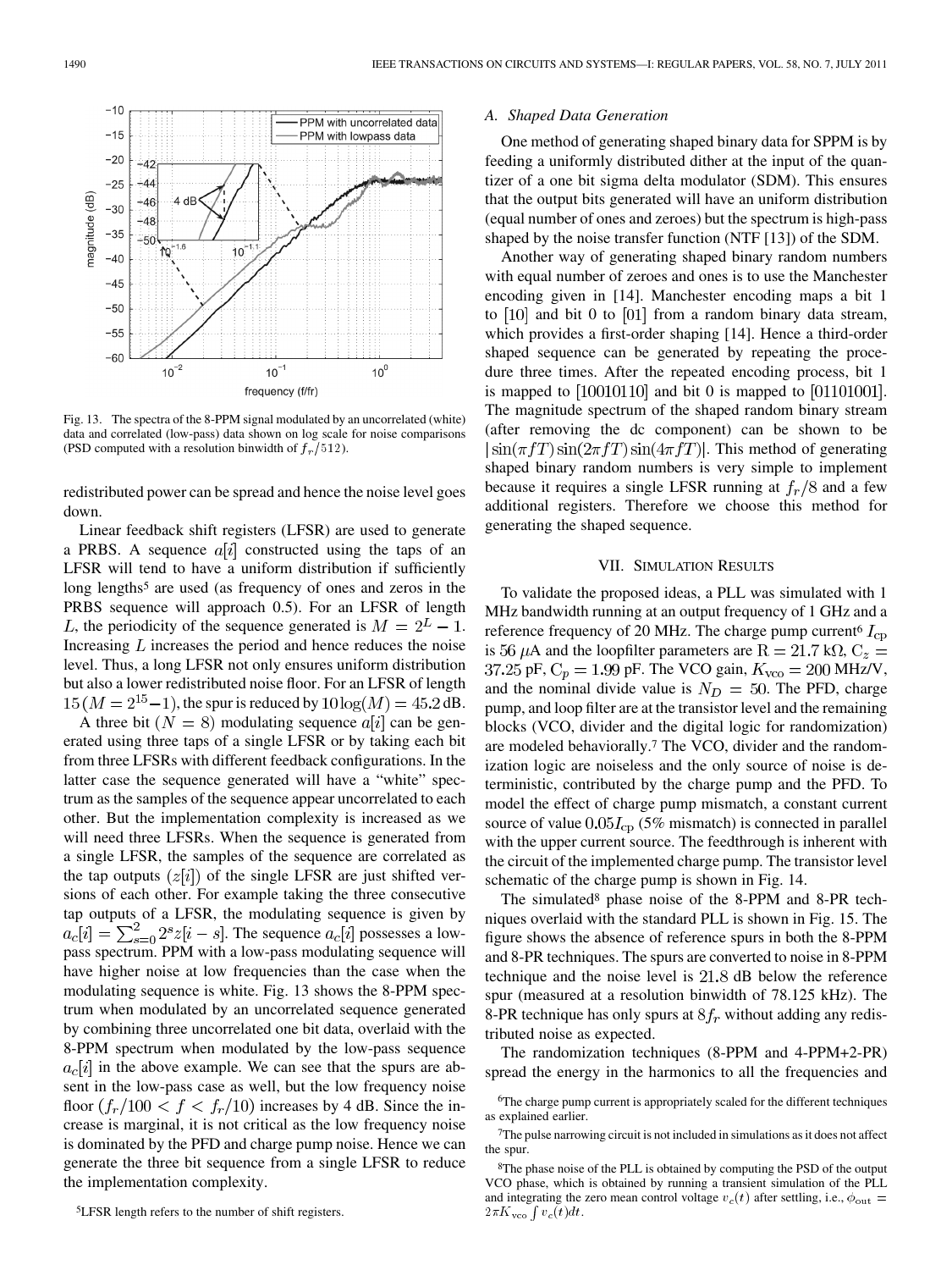

Fig. 14. Transistor level charge pump schematic.



Fig. 15. Phase noise of the PLL output comparing the performance of the 8-PPM and 8-PR techniques with the standard PLL (the resolution bandwidth used for PSD computation is 78.125 kHz).



Fig. 16. Phase noise at the PLL output due to the resistor, VCO and charge pump compared with the redistributed noise added by 8-PPM and 4-PPM+2-PR techniques.

hence raise the noise floor at the PLL output. To study the effect of the techniques on the output phase noise we compare the phase noise contribution of the VCO, loop filter resistor and charge pump to the noise introduced by 8-PPM and 4-PPM+2-PR techniques. Fig. 16 shows the phase noise due to the randomization overlaid with the PLL noise at the output.



Fig. 17. Settling behavior of the PLL for different techniques for a frequency step of 80 MHz (from 1 GHz to 1.08 GHz).

The phase noise model of the open loop VCO assumes a phase noise specification of 120 dBc/Hz at 1 MHz offset and a  $1/f<sup>3</sup>$ corner of 200 kHz as shown in Fig. 16. The plot shows that the noise added by the randomization techniques is 20 dB lower than the VCO noise<sup>9</sup> at frequencies close to the bandwidth of the PLL and it becomes dominant only at frequencies greater than  $f_r$  (20 MHz in the simulated PLL). We can also see from Fig. 16 that the combined 4-PPM+2-PR technique has lower redistributed noise due to the additional filtering offered by 2-PR as explained before.

As mentioned earlier in Section IV-B, the 8-PR technique has the problem of gain saturation for large phase/frequency errors which leads to an increased settling time. So to compare the large-signal settling of the PLL when the different techniques are applied, we give a step of 4 in the divide value (50 to 54) which corresponds to an output frequency step of  $4f<sub>r</sub>$  = MHz from 1 GHz to 1.08 GHz. Fig. 17 shows the simulated response of the PLL to a frequency step when different techniques were applied. The figure shows that the settling behaviour of 8-PPM and 4-PPM+2-PR techniques is similar to that of standard PLL. The PR technique shows a slewing behaviour due to the gain saturation for nearly  $4.5 \mu s$  and then settles to the desired value after  $8 \mu s$  (approximately twice as much as in the other techniques).

Fig. 18 shows the spectrum of the 4-SPPM+2-PR technique when applied to the implemented PLL and compared with the 8-PPM technique. We can clearly see the shaping of the noise for low frequencies, leading to orders of magnitude reduction in the "midband" region. The simulated PLL shows a reduction in the noise level by 27 dB near the PLL bandwidth  $(f_r/20)$ compared to the 8-PPM technique.

# VIII. EFFECTS OF DELAY LINE NONIDEALITIES

The delays are implemented using CMOS inverters and are prone to process variations, random mismatch, and device noise (thermal and flicker). The effect of process variations is discussed in Section III-A. The mismatch in the delay lines leads to a reference spur and the noise in the delay lines increases

<sup>9</sup>Though the noise added is 40 dB smaller compared to the CP and resistor noise as shown in the Fig. 16, the noise requirements might be stringent in applications demanding very low in-band noise. To meet those specifications CP and resistor noise can be reduced further. In such cases the noise near the bandwidth will be limited by the VCO noise.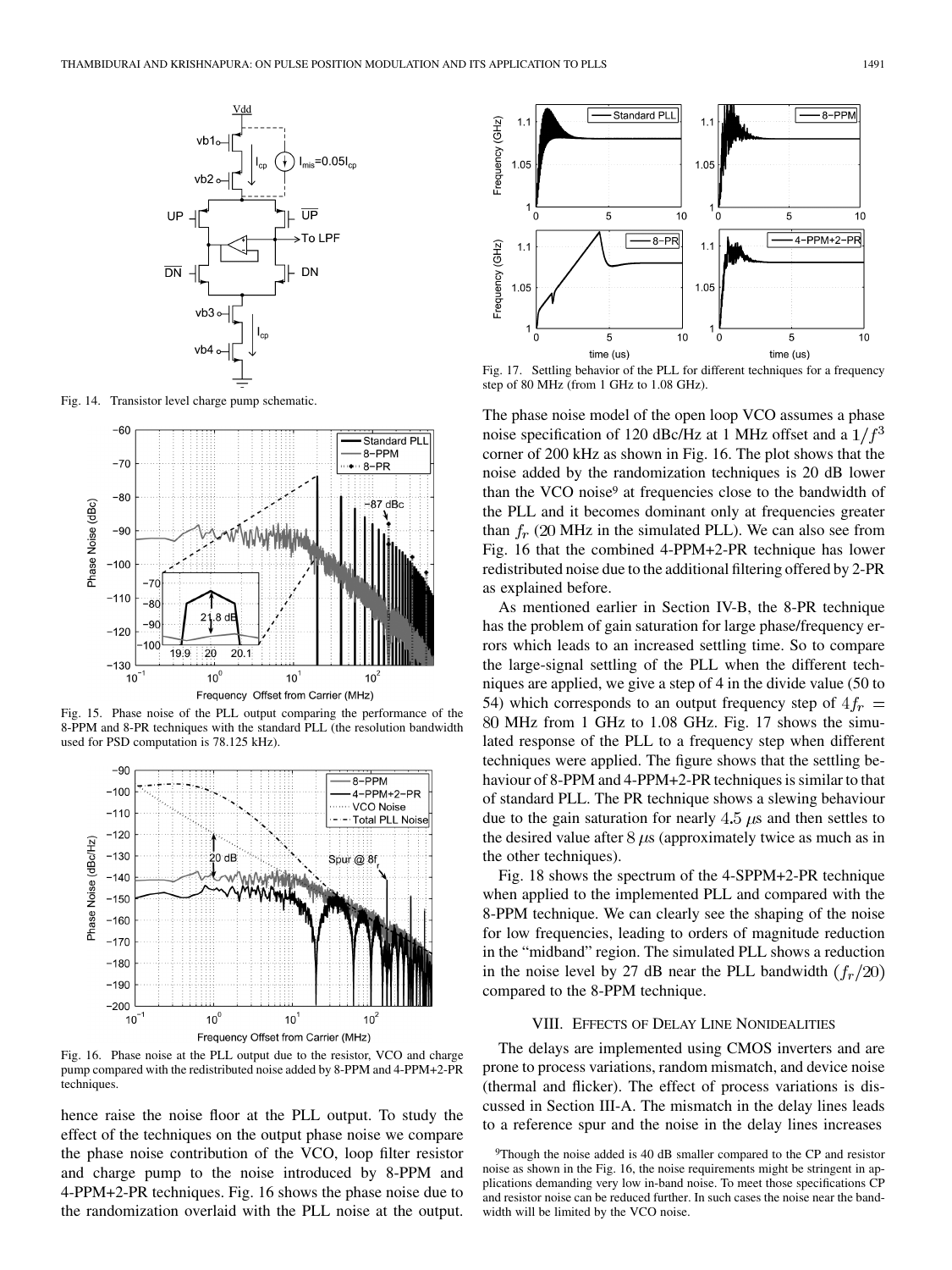Fig. 18. The phase noise contribution of the 8-PPM overlaid with the phase noise due to 4-SPPM+2-PR technique.

 $10<sup>1</sup>$ Frequency Offset from Carrier (MHz)

Nearly 3<sup>rd</sup> order shaped

 $27$ 

 $10<sup>0</sup>$ 

 $4-SPPM+2PR$ 

8-PPM



Fig. 19. The UP/DN pulse waveforms and the charge pump current in the presence of delay variations corresponding to a delay of  $iT/N$ .

the noise floor at the VCO output. The detailed analysis is discussed in the remainder of the section.

#### *A. Effect of Mismatch*

In the presence of mismatch, a delay of  $iT/N$  in the UP and DN signal paths, becomes  $iT/N + \Delta T_{ui}$  and  $iT/N + \Delta T_{di}$ respectively as shown in Fig. 19. To analyze its effect on the PLL performance, we split the delay variation into common mode and differential components. When these pulses are fed to a charge pump, the common mode component in the delay  $\frac{i}{N} + \frac{\Delta T_{ui} + \Delta T_{di}}{2}$  leads to an additional time shift in the current pulse from its ideal position and the differential component in the delay  $\Delta T_{di} - \Delta T_{ui}$  produces a zero average current pulse whose width is equal to  $\Delta T_{di} - \Delta T_{ui}$  as shown in Fig. 19. The narrow charge pump current pulses can be modeled as impulses spaced  $T_{\text{rst}}$  seconds apart<sup>10</sup> with weights given by the area under the pulses and delayed by the common mode component.



Fig. 20. Spur rejection versus random delay mismatch.

Let  $\Delta T$  be variation (due to device mismatch or random device noise) in the delay of single delay cell of value  $T/N$ (where  $\Delta T$  is a zero mean Gaussian random variable with variance  $\sigma_{\Delta T}^2$ ). A delay of  $iT/N$  is obtained by passing the pulse through i identical delay cells of value  $T/N$ . Assuming that the variations in the delay cells are independent of each other, the variance associated with the delay iT/N is  $i\sigma_{\Delta T}^2$ . Thus, the variance of random variables  $\Delta T_{ui}$  and  $\Delta T_{di}$  is  $i\sigma_{\Delta T}^2$ . Let  $\Delta T_{cmi} = (\Delta T_{ui} + \Delta T_{di})/2$  and  $\Delta T_i = \Delta T_{di} - \Delta T_{ui}$ be the common mode and differential variations in the delay  $i T/N$ . Then  $\sigma_{\Delta T_{cmi}} = \sqrt{i/2} \sigma_{\Delta T}$  and  $\sigma_{\Delta T_i} = \sqrt{2i} \sigma_{\Delta T}$ . In the presence of common mode mismatch, the phase shift  $i / N$  becomes  $i / N + \Delta T_{cmi}$ , which leads to a change in the delays of the pseudofilter. When the delays vary, the location of the zeroes of the pseudofilter change  $(f_z \neq k/T)$  leading to a degradation in spur rejection. The maximum degradation occurs when there is maximum variation in the delays. Since  $\Delta T_{cmi}$  is a gaussian random variable, the maximum variation in in the delay iT/N is considered to be  $\approx 3\sigma_{\Delta T_{cmi}}$ . The pseudofilter  $C(f)$  for a worst case scenario can be written as

$$
|C(f)| = \frac{1}{N} \left| \sum_{i=0}^{N-1} e^{-j2\pi f(iT/N + 3\sqrt{i/2}\sigma_{\Delta T})} \right|.
$$

Fig. 20 shows the degradation in spur rejection in the presence of random mismatch. A point to note is that, in the absence of any delay trimming mechanisms the effect of these random mismatch errors will be dominated by the large systematic errors in the delay caused by temperature and process variations as explained in Section III-A. The degradation due to systematic errors  $(\pm 10\%)$  is overlaid with the random mismatch case in Fig. 20 to show its dominance. The differential mismatch produces a zero average current pulse whose amplitude depends upon the delay value selected. The effect of differential mismatch on the PLL output spectrum can be easily understood in case of PR. When a delay of  $iT/N$  is selected, the error pulse injected can be expressed as  $(I_{cp} \Delta T_i/N) p_d(t - iT/N)$ , where  $p_d(t) = \delta(t) - \delta(t - T_{\text{rst}})$ . In PR, N delayed versions of the UP/DN signals appear per reference cycle, hence we have  $N$ mismatch current waveforms corresponding to the  $N$  delayed versions. So a periodic current is injected into the loop filter every reference cycle in the presence of differential mismatch between the delay lines. Thus, differential mismatch is an additional source of reference spur. The worst case scenario occurs when the mismatches between the delays in the UP/DN delay lines add up in the same polarity and  $\Delta T_i = 3\sqrt{2i}\sigma_{\Delta T}$ . The

 $-90$ 

 $-100$ 

 $-110$ 

 $-120$ 

 $-130$ 

 $-140$ 

 $-150$ 

 $-160$  $-170$  $-180$  $-190$  $-200$ 

 $10$ 

Phase Noise (dBc/Hz)

<sup>10</sup>In the analysis it is assumed that only the delay cell is the source of noise and hence the width of UP/DN pulses is equal to  $T_{\rm rst}$  (the reset delay seen by the charge pump).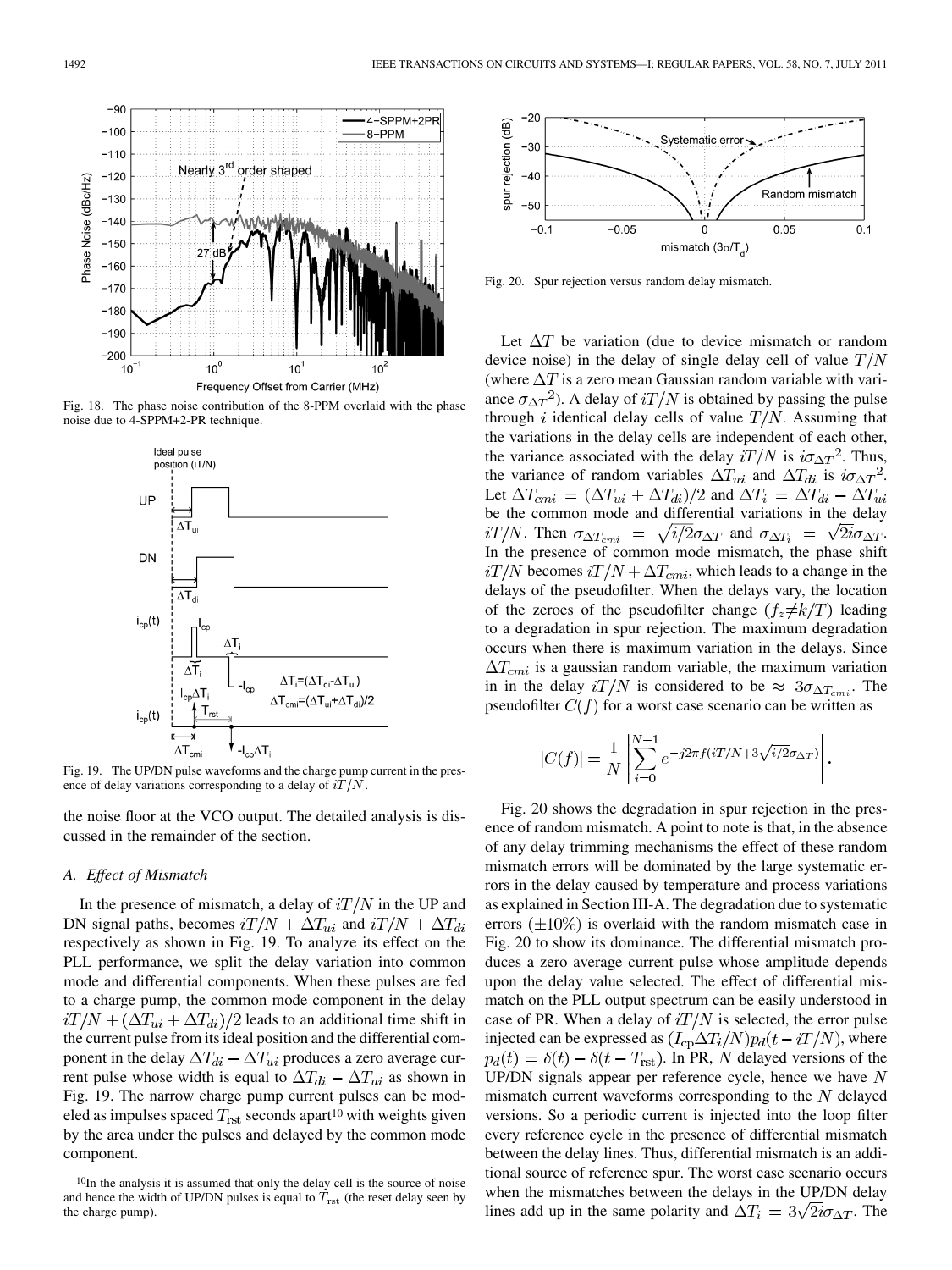periodic charge pump current injected per reference cycle due to the differential mismatch can be expressed as

$$
i_{ncp}(t) = \frac{\sqrt{2}I_{cp}3\sigma_{\Delta T}}{N} \sum_{i=0}^{N-1} \sqrt{i}p_d \left(t - \frac{iT}{N}\right). \tag{18}
$$

The magnitude of the spur (dBc) using (1) is given by

$$
20\log \left| P_d(f_r) \frac{Z(f_r) K_{\text{vco}} \sqrt{2} I_{\text{cp}} 3\sigma_{\Delta T}}{NT} \sum_{i=0}^{N-1} \sqrt{i} e^{-j2\pi i f_r T/N} \right|.
$$

 $P_d(f) = 1 - e^{-j2\pi fT_{\text{rst}}}$  is the Fourier transform of the pulse  $p_d(t)$  which is first-order high-pass shaped. In case of the PPM based techniques, on an average over a large number of reference cycles, all the error waveforms appear equal number of times (since  $a_i$  is uniformly distributed) within a reference cycle. Hence the average current waveform per reference cycle is the same as in PR and so is the magnitude of the reference spur. Thus, all the techniques produce spurs of the same magnitude. The PPM based techniques additionally add redistributed noise at the PLL output. For a  $T_{\rm rst}$  of 780 ps and a 5% mismatch in a single delay cell  $(3\sigma_{\Delta T} = 0.05T/N)$ , the reference spur introduced is  $-61.6$  dBc. To remove this component of spur, the UP and DN delay lines can be randomly interchanged based on an additional random signal. The noise added by this randomization will have insignificant contribution at dc due to the high-pass nature of the pulse  $p_d(t)$ . However, it adds to the implementation complexity of the logic. When the delay lines are placed before the PFD, only the positive half of the error current (in Fig. 19) is injected into the loop filter in the presence of mismatch. The PLL responds in a way such that the average current injected into the loop filter every reference cycle is zero. Thus, the per cycle error current waveform in case of PR can be represented as

$$
i_{ncp}(t) = \frac{\sqrt{2}I_{cp}3\sigma_{\Delta T}}{N} \sum_{i=0}^{N-1} \left(\sqrt{i} - \alpha\right) \delta\left(t - \frac{iT}{N}\right) \tag{19}
$$

where  $\alpha = (1/N) \sum_i \sqrt{i}$ . The magnitude of the spur for the same mismatch as before can be computed to be  $-41.25$  dBc. The magnitude of the spur is 20 dB higher than the former case, where there is a significant reduction in spur due to the high-pass nature of the pulse  $p_d(t)$ . Randomizing the mismatch in this case will directly affect the inband noise as well due to the absence of pulse shaping. This is one major disadvantage of placing the delay line before PFD. Results from behavioral transient simulations show that the spur reduction when the delay lines were placed after PFD was 19.1 dB more than when they were placed before the PFD (close to the value predicted by analysis).

When the pulse narrowing circuits (Fig. 11) are used in the UP and DN paths, there will be mismatch between  $T_x$  values used in the two paths. This mismatch appears as a dc phase offset (as every pulse is passed through the circuit) and gets corrected by the PLL. Thus, no additional spur is created due to the mismatch between the delays in the pulse narrowing circuits.



Fig. 21. Phase noise due to delay line noise.

# *B. Effect of Noise*

In the presence of delay line noise, the rising and falling edges of the UP/DN pulses are corrupted by jitter at the output of the delay line. This leads to an injection of noise current at both these edges spaced  $T_{\text{rst}}$  seconds apart into the loop filter. The noise analysis can also be carried in a similar manner by splitting the error as common mode and differential components. Unlike the case of delay mismatch, the variations in the rising and falling edge are not the same due to the uncorrelated nature of the noise. The common mode component of the delay line noise can be treated as a random variation in the delays of the pseudofilter. This leads to degradation in the spur rejection. But this effect will be negligible compared to the effect of mismatch due to its small magnitude and hence it can be ignored.

The differential component of the delay noise however is an additive noise at the charge pump output and hence degrades the output phase noise. The jitter in the rising and falling edges can be treated as uncorrelated and identical noise sources. If  $S_n(f)$  is the noise current density due to the rising edge jitter, then the total noise current density is  $2S_n(f)$  (the sum of two uncorrelated noise PSDs).

When the delay lines are placed before the PFD [4], the jitter of the delay line acts as an input phase error to the PLL and the PFD measures the phase difference between the rising edge of the ref and div signals. So only the error current corresponding to the rising edge is injected into the loop filter and the noise current spectral density is given by  $S_n(f)$ . Thus, the noise added due to delay line jitter is 3 dB lower compared to the former case.

Fig. 21 shows the PLL output phase noise when the delay line is placed before and after the PFD. For the computations, each delay cell (of delay 6.25 ns) was modeled to have an rms jitter of  $2.8 \text{ ps}^{11}$ . The inband noise as shown in the figure is  $-107$  dBc/Hz and  $-104$  dBc/Hz when the delay lines are placed before and after PFD in case of PR. Thus, with the same delay line jitter before and after PFD, the output phase noise is 3 dB more for the latter.

<sup>11</sup>The jitter was computed using the phase noise analysis in "spectre" on a delay line built using six CMOS inverters in  $0.18 \mu$ m technology with an MPW  $>$  3 ns ( $T_{\text{rst}} + T_x = 3$  ns and  $T_{\text{rst}} = 780$  ps) and their supply held at 1.8 V. Also the same delay line is used before and after PFD.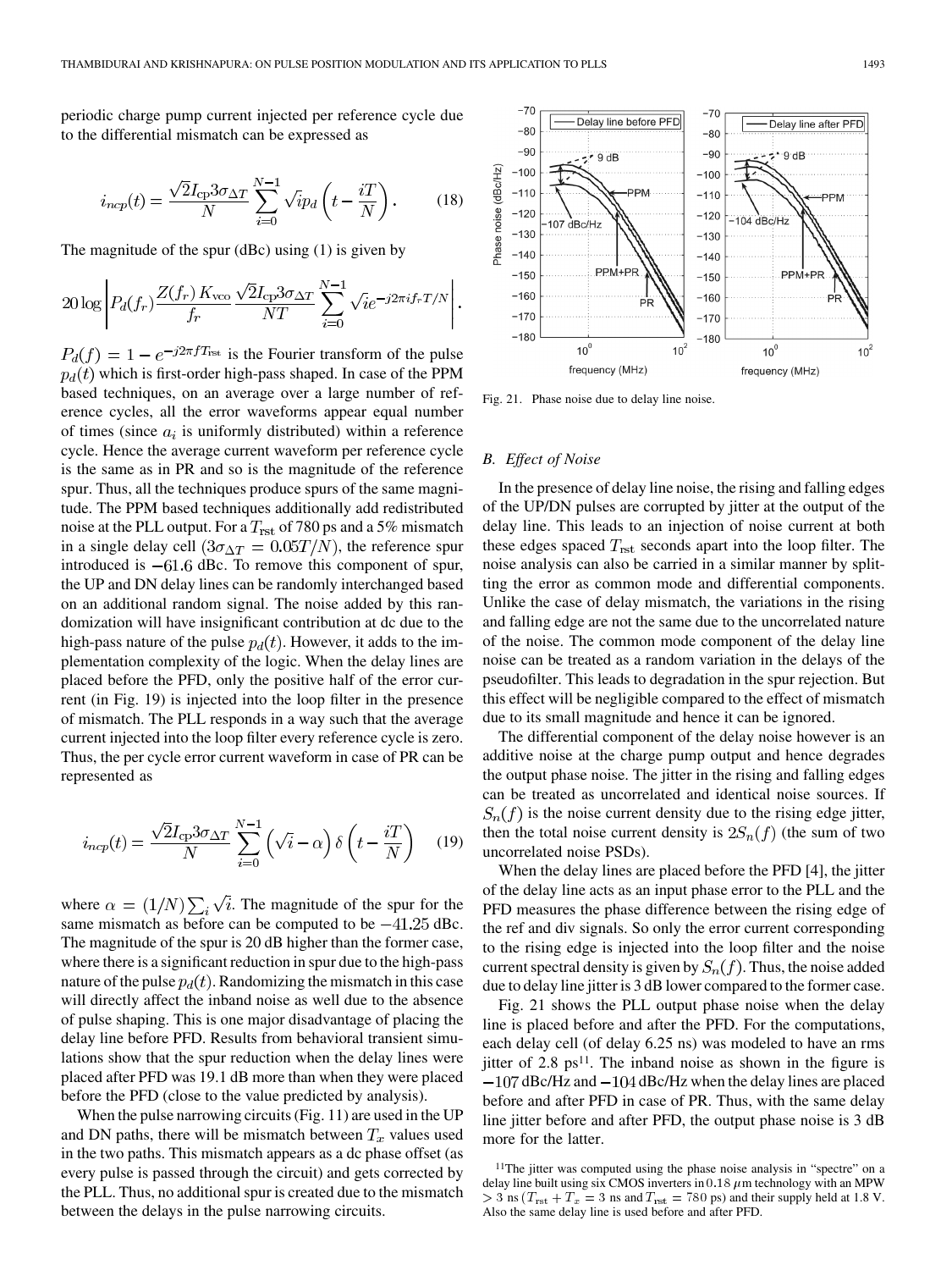Also the figure shows that the PR technique adds the least noise among all the proposed techniques. In PR the amplitude of each pulse is  $1/N$  of that in PPM, resulting in a  $1/N^2$  times noise power per pulse. Since there are  $N$  pulses per period in PR as opposed to a single pulse in PPM, the total noise power due to the delay line jitter in PR is  $N/N^2 = 1/N$  of that of PPM (9) dB less for  $N = 8$ ). Thus, making PR desirable due to the low noise levels associated with it.

When the delay lines are placed before the PFD, fewer inverters of lower bandwidth can be used to realize a given delay compared to when the delay lines are placed after PFD. But to a first order, for a given delay and jitter specification, the power consumed by a short chain of low bandwidth inverters is the same as the long chain of high bandwidth inverters. Also simulations show that the gate area increases gradually as the delay line bandwidth reduces (or as device length increases). Therefore no significant benefit is gained in placing the delay line before PFD, besides the 3 dB difference in noise mentioned above. This advantage has to be weighed against the significantly large spur due to mismatch between UP/DN delay lines as shown before, and, in case of PR, increased implementation complexity (multiple PFDs). In the authors' opinion, it is preferable to place the delay line after the PFD and use the technique shown in Fig. 11 to increase the pulse width to a value that results in convenient bandwidth and the number of inverters in the delay line.

When the pulse narrowing circuits (Fig. 11) are used in the UP and DN paths, the jitter in the delay  $T_x$  directly contributes to the inband noise. But since the delay  $T_x$  is much smaller compared to the large delays of the delay lines in the randomizing blocks, its effect on the output phase noise is negligible compared to that of the latter.

#### IX. CONCLUSIONS

PPM of charge pump current pulses by a uniformly distributed sequence behaves as a moving average filter and converts the filtered out harmonics to first-order high-pass shaped wideband noise. The noise added is insignificant at frequencies close to dc, hence it does not affect the long-term jitter of the PLL. Different spur reduction techniques based on PPM and PR were discussed, with their implementation details. Methods of increasing the order of noise shaping in PPM to further reduce the midband noise contributed by random PPM were discussed. The performance degradation of the techniques in the presence of modulating sequence periodicity, random mismatch in the delays and delay line noise are discussed in detail. Design issues in delaying narrow UP/DN pulses is discussed and alternative methods of implementation are presented. The mismatch in the delay line causes a much smaller degradation in spur performance when the delay lines are placed after PFD. Simulation results confirm the correctness of the derived results, reduction in spur levels and low noise levels added by the PPM techniques.

#### **APPENDIX**

The pulse position and amplitude modulated signal  $r_p(t)$  is given by  $r_p(t) = \sum_k x_k p(t - kT - a_k T_d)$ . It can be expressed as  $r_p(t) = r(t) * p(t)$  where

$$
r(t) = \sum_{k=-\infty}^{\infty} x_k \delta(t - kT - a_k T_d).
$$
 (20)

 $r(t)$  is an impulse train whose amplitude is modulated by the sequence  $x_k$  and the impulse positions are modulated by  $a_k$ . Let  $x_k$  and  $a_k$  be stationary sequences<sup>12</sup> such that  $a_k$  is an integer valued sequence  $\in [0, N-1]$ . Let  $R_x(k)$  be the autocorrelation function of  $x_k$  and  $S_x(f)$  its PSD given by  $S_x(f)$  =  $\sum_{k} R_{x}(k) e^{-j2\pi f kT}$ . For a cyclostationary random process of period  $T$ , the autocorrelation can be computed as a time average of the ensemble autocorrelation function  $(R_r(t,\tau))$ 

$$
R_r(\tau) = \lim_{L \to \infty} \frac{1}{LT} \int_{-LT/2}^{LT/2} R_r(t, \tau) dt \tag{21}
$$

where  $R_r(t,\tau) = E[r(t)r(t-\tau)]$ . Hence

$$
R_r(t,\tau)
$$
  
=  $E\left[\sum_i\sum_j x_i x_j \delta(t - iT - a_i T_d) \delta(t - \tau - jT - a_j T_d)\right].$ 

Since  $x_k$  and  $a_k$  are independent, and  $f(t)\delta(t - t_0) =$  $f(t_0)\delta(t-t_0)$ , and  $E[x_ix_j] = R_x(i-j)$ . Letting  $i-j = k$ , we get

$$
R_r(t,\tau) = \sum_k \sum_i R_x(k)
$$
  
×E[ $\delta(t - iT - a_iT_d)\delta(\tau - kT - (a_i - a_{i-k})T_d)$ ].

It can be easily verified that  $R_r(t, \tau)$  is also periodic in t, with a period T. Hence  $r(t)$  is a cyclostationary random process. Using  $(21)$  we get

$$
R_r(\tau) = \sum_k R_x(k) \lim_{L \to \infty} \frac{1}{LT} \sum_{i=-L/2}^{L/2}
$$

$$
\int_{iT}^{iT+T} E\left[\delta(t - iT - a_i T_d)\delta(\tau - kT - (a_i - a_{i-k})T_d)\right] dt
$$
(22)

we define  $b_k = a_i - a_{i-k}$ , as a new sequence. Since the sequence  $a_k$  is stationary, the statistics of  $b_k$  are independent of time origin  $i$  and depends only on time difference  $k$ . Taking the integration inside the expectation operator and after some manipulations we obtain

$$
R_r(\tau) = \frac{1}{T} \sum_k R_x(k) E\left[\delta(\tau - kT - b_k T_d)\right].\tag{23}
$$

Let  $P_A(a)$  be the probability mass function of the random variable a, and  $P_{Bk}(b)$  be the probability mass function of the random variable  $b_k$ . Then  $E\left[\delta(\tau - kT - b_kT_d)\right]$ 

$$
= \sum_{b \in B} P_{Bk}(b) \left[ \delta(\tau - kT - bT_d) \right] = P_{Bk} \left( \frac{\tau - kT}{T_d} \right).
$$

Using the above result in (23) we have

$$
R_r(\tau) = \frac{1}{T} \sum_k R_x(k) P_{Bk} \left( \frac{\tau - kT}{T_d} \right) \tag{24}
$$

<sup>12</sup>Though we have assumed  $x_k$  and  $a_k$  to be stationary, wide sense stationarity [9] is sufficient for the derivations given in this work.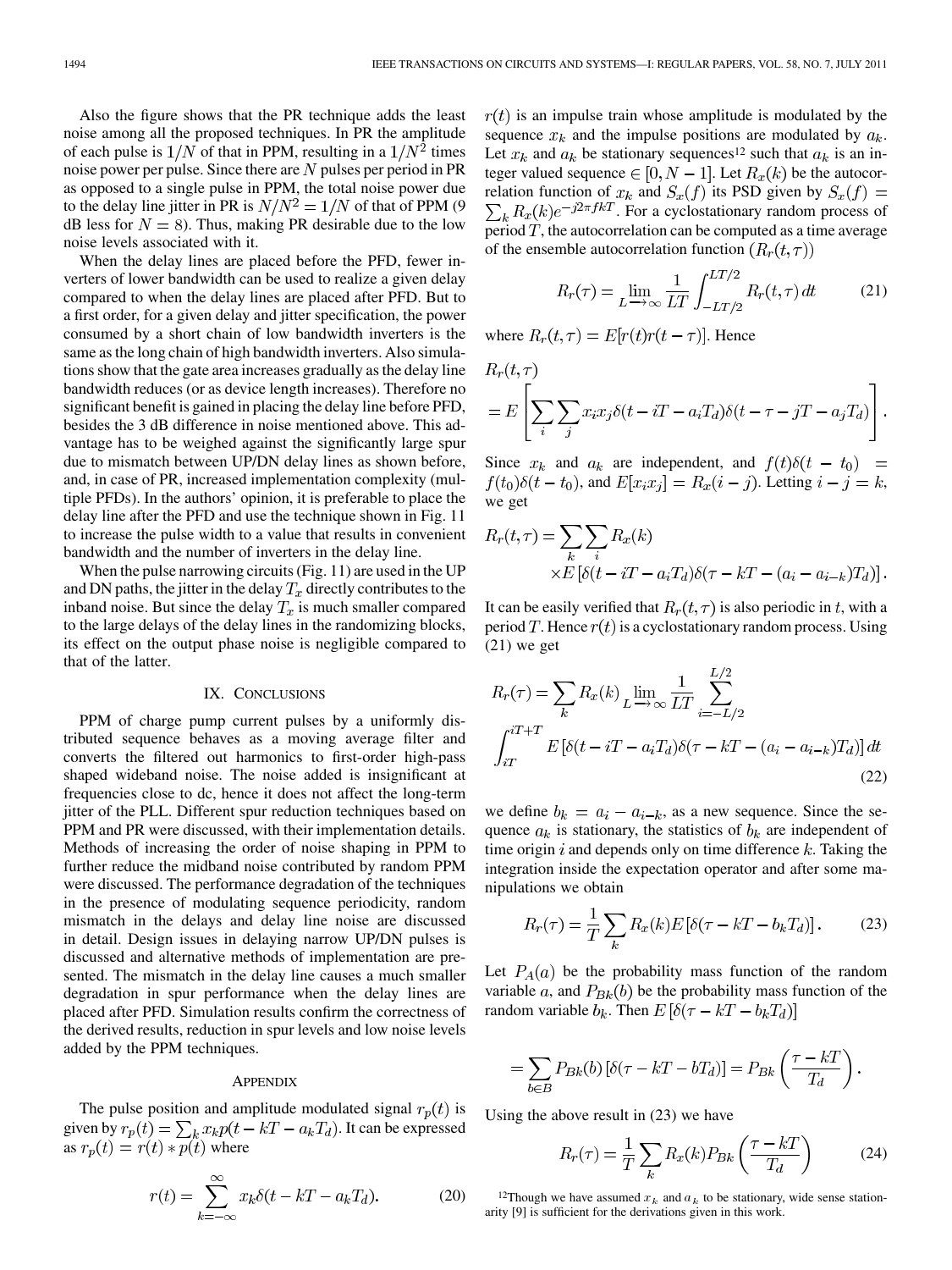$P_{Bk}(\tau - kT/T_d)$  is a set of impulses spaced  $T_d$  apart centered on  $kT$ . The amplitude of the impulses is the probability mass function<sup>13</sup> of  $b_k$ . Equation (24) can be rewritten as

$$
R_r(\tau) = \frac{1}{T} \sum_k R_x(k) \delta(\tau - kT) * P_{Bk}(\frac{\tau}{T_d}).
$$
 (25)

Then the spectrum of the PPAM signal is obtained by taking the Fourier transform of (25). To compute the autocorrelation function we need to compute  $P_{Bk}(b)$  for all k. In the reminder of this section, the expressions of the spectrum is derived for different cases of the modulating sequence by computing  $P_{Bk}(b)$  for all these cases.

*PPM by an I.I.D. Sequence:* If the sample values of the sequence  $a_k$  are i.i.d., then  $a_i$  and  $a_{i-k}$  are independent. The probability mass function  $P_{Bk}(b)$  of  $b_k$  is the same for all nonzero values of k and is given by the convolution of the  $P_A(a)$  and  $P_A(-a)$  [9]

$$
P_{Bk}(b) = \begin{cases} P_A(a) * P_A(-a) = P_B(b) & \text{for } k \neq 0\\ \delta(b) & \text{for } k = 0 \end{cases}
$$
 (26)

where  $P_B(b)$  is the time independent probability distribution of the sequence  $b_k$ . Using the above conditions we obtain the expression for  $R_r(\tau)$  from (25) to be

$$
\left(\frac{1}{T}\sum_{k} R_{x}(k)\delta(\tau - kT)\right) * P_{B}\left(\frac{\tau}{T_{d}}\right) + \frac{R_{x}(0)}{T}\left[\delta(\tau) - P_{B}\left(\frac{\tau}{T_{d}}\right)\right].
$$

The PSD  $S_r(f)$  of the signal  $r(t)$  is obtained by taking the Fourier transform of the above result. Since  $P_A(\tau/T_d)$  is real. If  $C(f)$  is the Fourier transform of  $P_A(\tau/T_d)$ , then the Fourier transform of  $P_A(-\tau/T_d)$  is  $C^*(f)$ . Using (26) the Fourier transform  $C_b(f)$  of  $P_B(\tau/T_d)$  is given by

$$
C_b(f) = C(f) \cdot C^*(f) = |C(f)|^2. \tag{27}
$$

Using these results we obtain the spectrum of PPAM signal  $r(t)$ modulated by an i.i.d. sequence as

$$
S_r(f) = \frac{1}{T} S_x(f) |C(f)|^2 + \frac{R_x(0)}{T} (1 - |C(f)|^2)
$$
 (28)

for any arbitrary pulse shape  $r_p(t) = r(t) * p(t)$ . The power spectral density  $S_{rp}(f)$  of the PPAM signal  $r_p(t)$  is given by  $S_{rp}(f) = S_r(f)|P(f)|^2$ , where  $P(f)$  is the Fourier transform of the pulse  $p(t)$ . The spectrum  $S_{xp}(f)$  of the PAM signal  $x_p(t)$ is well known [8] and given by  $S_{xp}(f) = |P(f)|^2 S_x(f)/T$ . Using this we can reduce the spectrum of PPAM to

$$
S_{rp}(f) = S_{xp}(f)|C(f)|^2 + \frac{R_x(0)}{T}(1 - |C(f)|^2)|P(f)|^2.
$$
 (29)

One can readily show that for a deterministic sequence  $x_k$ , we obtain the same results as derived above. An important point to The can readily show that for a deterministic sequence  $x_k$ , which the same results as derived above. An important point to  $^{13}$  If  $a_i$  is a continuous random variable,  $P_{Bk}(\tau - kT/T_d)$  is the pdf of b

observe is that the spectrum of a PAM signal is completely determined by the autocorrelation of the samples of the amplitude modulating sequence alone, but in a PPAM signal, the spectrum depends on the probability distribution of the modulating signal  $a_k$  as well.

*PPM by a Pseudorandom Sequence:* In practice the modulating sequence  $a_k$  is generated using a PRBS generator. PRBS sequences are pseudorandom and the sequence repeats itself with a period M,  $a_i = a_{i+M}$ . The sequence  $b_k = a_i - a_{i+k}$ is also periodic with a period M and  $b_k = 0$  for  $k = \cdots$  $M, 0, M, 2M \cdots$ . For all other values of k, the sequence is the same as the uncorrelated case

$$
P_{Bk}(b)
$$
  
= 
$$
\begin{cases} P_A(a) * P_A(-a) = P_B(b) & \text{for } |k| \neq 0, M, 2M \cdots \\ \delta(b) & \text{for } |k| = 0, M, 2M \cdots. \end{cases}
$$

Using these constraints in (25) and taking its Fourier transform we obtain the spectrum  $S_{r,per}(f)$  of the PPAM signal modulated by a pseudorandom sequence with period  $M$  as

$$
S_{r,\text{per}}(f) = \frac{1}{T} S_x(f) |C(f)|^2 + \frac{(1 - |C(f)|^2)}{T} S_x(\frac{f}{M}) \tag{30}
$$

where  $S_x(f/M) = \sum_k R_x(kM)e^{-j2\pi fkMT}$ . When the impulse amplitudes are not modulated  $R_x(k) = 1$ , the spectrum reduces to

$$
\frac{1}{T^2}|C(f)|^2\sum_{k}\delta(f-kf_r)+\frac{(1-|C(f)|^2)}{MT^2}\sum_{k}\delta\left(f-\frac{kf_r}{M}\right). \tag{31}
$$

*PPM by a Binary Correlated Sequence:* When the samples of  $a_k$  are not i.i.d.  $P_{Bk}(b)$  is not constant and the spectrum of the PPAM signal cannot be expressed in terms of the probability distribution of sequence  $a_k$  alone. We need to compute  $P_{Bk}(b)$ for all  $k$ , which depends on the joint statistics of the sequence  $a_i$ and  $a_{i+k}$ . This is very complicated in the general case. However when  $a_k$  takes on two values the spectrum of PPM is easily tractable.

Let A be a binary discrete random variable with  $P_A(a=1)$  = p and  $P_A(a=0) = 1 - p$ . When the sequence  $a_k$  is correlated

$$
R_a(k) = E[a_i a_{i+k}] - \mu^2 \neq 0 \quad \text{for } k \neq 0 \tag{32}
$$

where  $\mu = E[A] = p$  is the mean and  $\mu^2$  is subtracted from  $E[a_i a_{i+k}]$  to remove the dc offset. Since the random variable A can take only two values (0 and 1), the sequence  $b_k$  takes three values  $-1$ , 0 and 1 with probability  $P_{Bk}(-1)$ ,  $P_{Bk}(0)$  and  $P_{Bk}(1)$  respectively. To compute the probability distribution of  $b_k$  we need three equations, since we have three unknowns.

We use the moments of the random variable  $b_k$  to get the three equations

$$
E[b_k^0] = P_{Bk}(-1) + P_{Bk}(0) + P_{Bk}(1) = 1
$$
  
\n
$$
E[b_k^1] = P_{Bk}(-1) - P_{Bk}(1) = 0
$$
  
\n
$$
E[b_k^2] = 1^2 \cdot P_{Bk}(1) + (-1)^2 \cdot P_{Bk}(-1)
$$
  
\n
$$
= 2(R_a(0) - R_a(k) - p^2).
$$

with a mean  $kT$ .